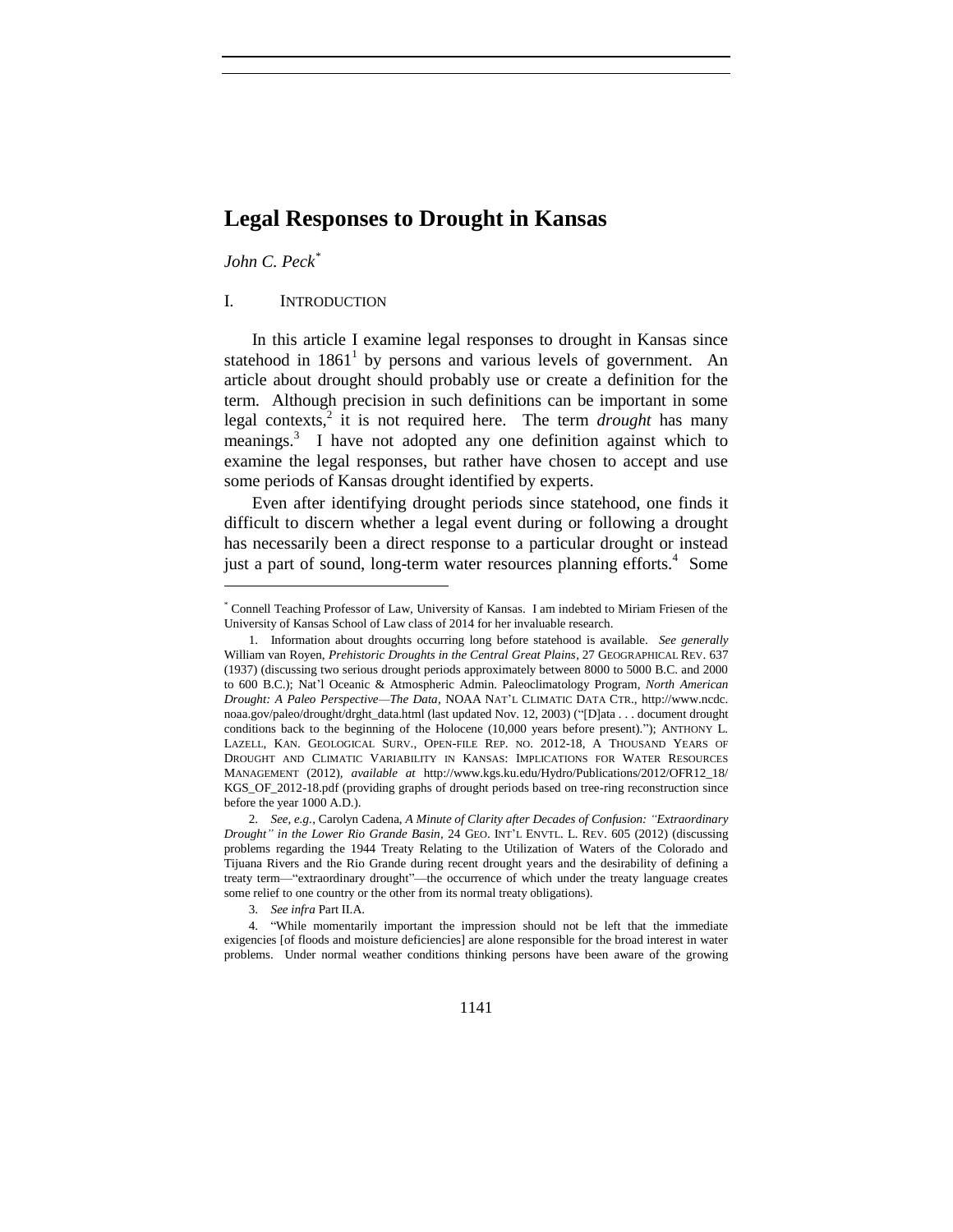state water planning efforts, such as the State Water Plan in Kansas,<sup>5</sup> involve attempts to deal with droughts generally.

This article is essentially retrospective and descriptive, not prospective and analytical. Analyses of state drought programs outside Kansas have been conducted, including a recent one published by the American Water Resources Association, which described and analyzed case studies in proactive drought management in Texas, Oregon, Hawaii, and Oklahoma. $\overline{6}$  Such a study of responses to drought in Kansas, along with comparative analysis with other states' drought management techniques and experience, would be a worthy project.

demands placed upon this critical resource by industrialization, urbanization, irrigation, and the patterns of home living." Paul E. Malone, *Preface* to RICHARD PFISTER, WATER RESOURCES AND IRRIGATION (Univ. of Kan. Sch. of Bus.—Bureau of Bus. Research, Economic Development in Southwestern Kansas Part IV, 1955).

<sup>5.</sup> State Water Resource Planning Act, KAN. STAT. ANN. §§ 82a-901 to -954 (2013). Kansas has conducted water resources planning since 1927 and has had a dynamic process since 1984. *See*  John C. Peck & Doris K. Nagle, *Legal Aspects of Kansas Water Resources Planning*, 37 U. KAN. L. REV. 199 (1989) (discussing history and legal responses to emerging issues in Kansas water planning efforts). And Governor Brownback has recently called for the development of a "50-Year Vision for Kansas Water" to deal with problems of Ogallala Aquifer depletion, reservoir sedimentation, and drought. The 50-Year Water Visioning Team, Kan. Water Off., The 50-Year Vision for Kansas Water (2013), *available at* http://www.kwo.org/50\_Year\_Vision /Editorial%20Column.pdf. *But see* BEN CHOU WITH JENNA SCHROEDER, NAT. RES. DEF. COUNCIL, READY OR NOT: AN EVALUATION OF STATE CLIMATE AND WATER PREPAREDNESS PLANNING 3 fig. ES-2 (2012), *available at* http://www.nrdc.org/water/readiness/files/Water-Readiness-issue-brief.pdf (ranking states in preparedness for climate change, with Kansas ranked in the fourth, lowest category; however, the NRDC recognizes that Kansas has some existing programs and policies that, if "recognized as climate change adaptation tools, could prove beneficial for climate preparedness").

Sometimes a state's legal response is clearly directed to drought. *See, e.g.*, Richard Frank, *California Enacts Emergency Drought Legislation*, LEGAL PLANET, Mar. 4, 2012, http://legalplanet.org/2014/03/04/california-enacts-emergency-drought-legislation/. In response to the recent and on-going drought in California, said to be "unprecedented" and the "worst drought in recorded California history," the California Legislature enacted S.B. 103 and S.B. 104. *Id.* These bills provide, *inter alia*, millions of dollars for drought relief efforts, and provisions to strengthen the state's water rights enforcement system and to empower state regulators to require groundwater replenishment using recycled water. *Id.*

<sup>6.</sup> LAUREN DENNIS, AM. WATER RES. ASS'N, PROACTIVE FLOOD AND DROUGHT MANAGEMENT: A SELECTION OF APPLIED STRATEGIES & LESSONS LEARNED FROM AROUND THE UNITED STATES (Brenda Bateman et al. eds., 2013), *available at* http://www.awra.org/webinars/ AWRA\_report\_proactive\_flood\_drought\_final.pdf.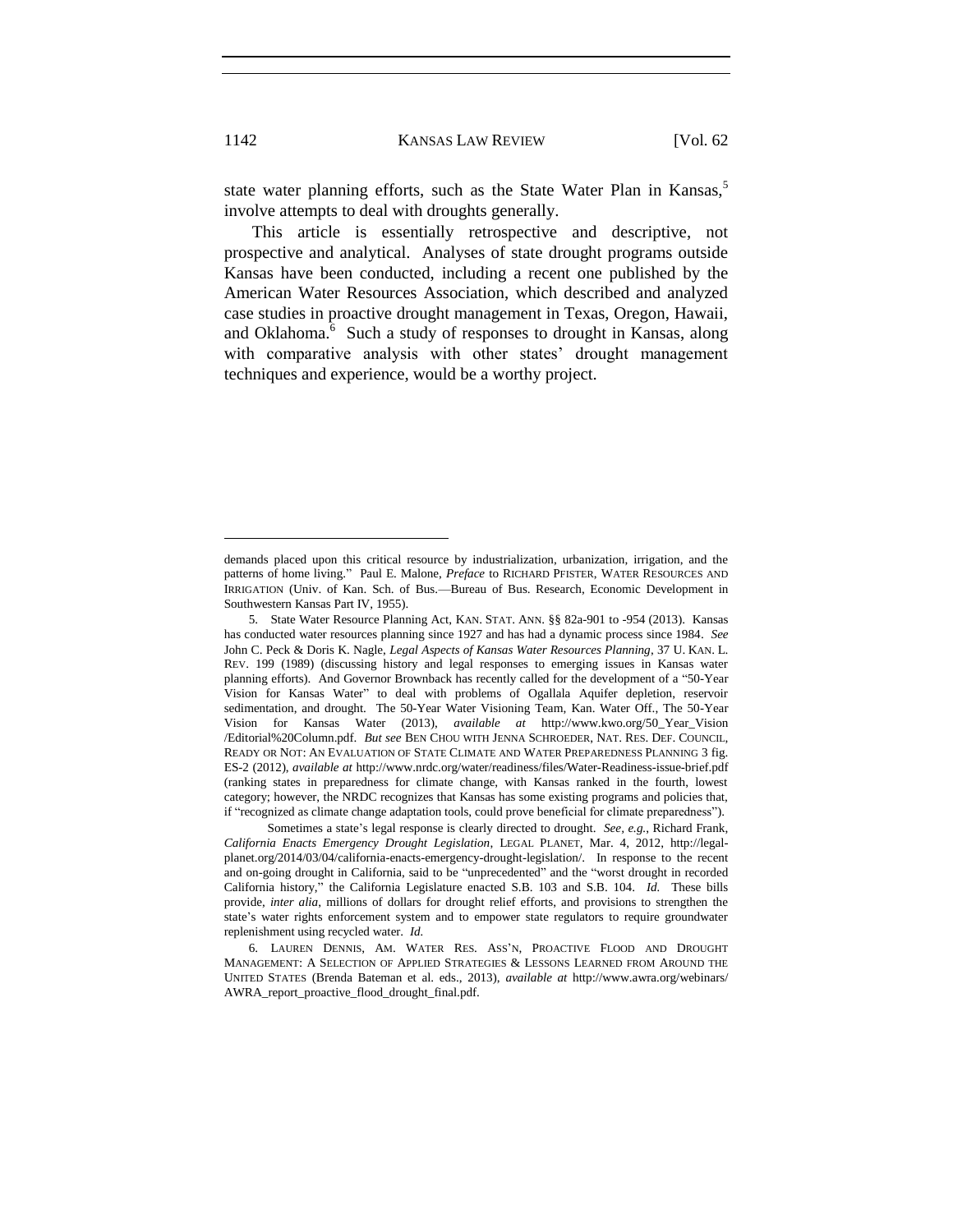# II. KANSAS DROUGHT PERIODS

# *A. Defining Drought*<sup>7</sup>

l

One occasionally hears or reads the word *drouth* in place of *drought*. Both words are shown as alternates in some dictionaries.<sup>8</sup> Drouth is a Scottish word meaning thirst, pronounced "drooth"<sup>9</sup> or it can mean thirst, thirsty, or a heavy drinker.<sup>10</sup> A *New York Times* article stated, "Like many others, [University of Illinois lecturer Pearl Goodman] had heard drought rhyme with snout, but never with mouth. Millions of Americans, in and out of the arid Farm Belt, however, refer to the 'drouth' that has ruined crops this summer."<sup>11</sup> Interestingly, legal

10. Ulster-Scots, *Words and Phrases: "drouth"*, BBC, http://www.bbc.co.uk/ulsterscots/words /drouth (last visited Mar. 3, 2014).

<sup>7.</sup> Numerous sources of drought information are available in print and online. *See, e.g.*, KAN. WATER RES. BD., REPORT TO THE 1955 STATE LEGISLATURE, WATER IN KANSAS 17 (1955) (considering various definitions of *drought* with respect to state precipitation data; authored by predecessor agency to current Kansas Water Office); KAN. WATER OFF., http://www.kwo.org (last visited Mar. 8, 2014) (detailing state water planning, policy, marketing, and coordination information); Wichita Kan. Weather Forecast Off., Nat'l Weather Serv., *NWS Wichita Drought Page: Comparing Past Droughts*, NAT'L WEATHER SERV., NAT'L OCEANIC & ATMOSPHERIC ADMIN., http://www.crh.noaa.gov/ict/?n=drought (last updated Dec. 18, 2013) (describing historical drought severity in Kansas using Palmer Drought Severity Index); KAN. GEOLOGICAL SURV., *Geohydrology Section and Water Resources Information*, http://www.kgs.ku.edu/Hydro/hydroIndex. html (last updated Feb. 13, 2014) (providing information regarding state's water resources); KAN. RURAL CTR., http://www.kansasruralcenter.org (last visited Mar. 8, 2014) (offering information regarding agricultural developments); *Agricultural News and Articles, Commodity Markets & Prices*, AGWEB, http://www.agweb.com (last visited Mar. 8, 2014) (presenting national agricultural news). Literature also includes reference to drought or famine. *See, e.g.*, *Genesis* 41:1–45:25 (telling the story of Joseph and the seven-year famine in Egypt and elsewhere); Samuel T. Coleridge, *The Rime of the Ancient Mariner*, *in* LYRICAL BALLADS AND OTHER POEMS 207, 211–12 (Wordsworth Editions 2003) (William Wordsworth et al. eds., 1802) (". . . through utter drought, [/] . . . Water, water, everywhere, [/] Nor any drop to drink."); JOHN STEINBECK, THE GRAPES OF WRATH (Penguin Books 2006) (1939) (chronicling the story of one Oklahoma farm family during the Dust Bowl of the 1930s); Frank Halliwell, *Drought's End*, FRANK HALLIWELL'S POETRY PAGES, http://frankhalliwell.tripod.com/frank3.html#Drought's End (last visited Mar. 8, 2014); Juan Olivarez, *End of The Drought*, POEMHUNTER, http://www.poemhunter.com/poem/endof-the-drought/ (last modified Aug. 25, 2010).

<sup>8.</sup> *See, e.g.*, WEBSTER'S NEW COLLEGIATE DICTIONARY 347 (8th ed. 1981).

<sup>9.</sup> *See* FOLK-ETYMOLOGY: A DICTIONARY OF CORRUPTED WORDS 104 (Haskell House Publishers Ltd., 1882); ISEABAIL MACLEOD & PAULINE CAIRNS, THE ESSENTIAL SCOTS DICTIONARY: SCOTS-ENGLISH, ENGLISH-SCOTS 40 (Edinburg Univ. Press, 2004); ROBERT J. HIGGS, AMBROSE N. MANNING, & JIM WAYNE MILLER, 2 APPALACHIA INSIDE OUT: CULTURE AND CUSTOM 511 (Univ. Tenn. Press 1996).

<sup>11.</sup> Reuters, *Pronouncing a Dry Spell*, N.Y. TIMES (Aug. 15, 1988), http://www.nytimes.com/1988/08/15/us/pronouncing-a-dry-spell.html. An article on the Kansas Historical Society website states that the best known work of painter Henry Worrall, and "the biggest single advertisement Kansas ever had," was his "whimsical" sketch dubbed *Drouthy Kansas*. Rebecca Martin, *Cool Things—Drouthy Kansas Painting*, KANSAPEDIA COLLECTION OF KAN. HIST.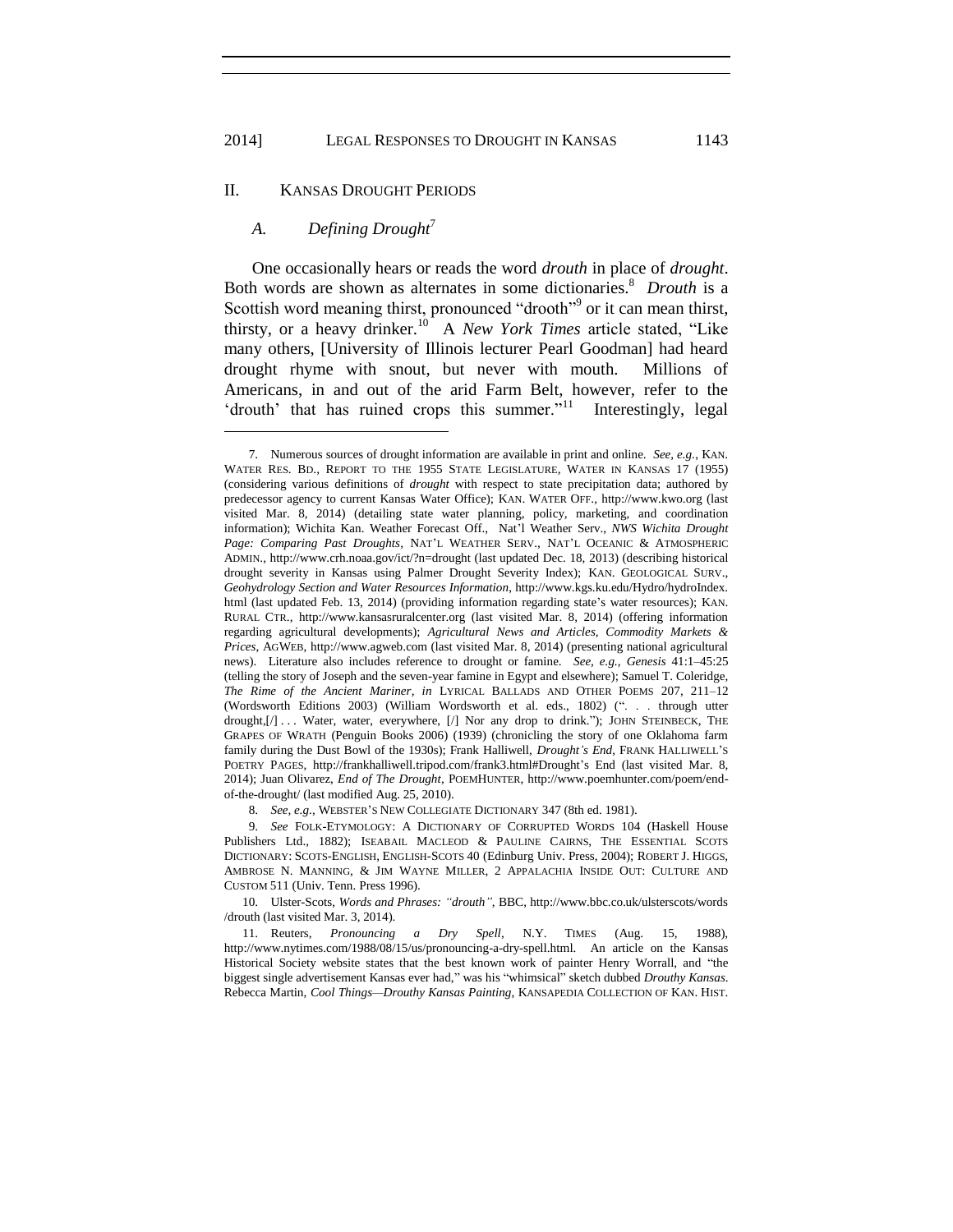research finds *drouth* rather than *drought* in some Kansas appellate court opinions, $^{12}$  causing one to miss potentially relevant cases if one searches only for cases dealing with *drought*. 13

Drought differs from famine and aridity. Famine is an "extreme scarcity of food,"<sup>14</sup> and famine can result from drought. Aridity is "a permanent climatic condition in a region, whereas drought is a temporary lack of moisture."<sup>15</sup> People speak of the arid West or "Dry West" and the "Humid East," with the 100th meridian commonly given as the dividing line.<sup>16</sup> Early maps of the upper West-central United States, including what is now Kansas, show the region as "the Great American Desert,"<sup>17</sup> and one early detractor described this land as unfit "for settlement or habitation.... unproductive.... like a barren waste.... [that] will not support cattle, or sheep, or anything pertaining to the grazing business."<sup>18</sup>

The common dictionary definitions of *drought* as "a prolonged period of dryness,"<sup>19</sup> "departures below normal precipitation over periods of varying duration,"<sup>20</sup> or as "a prolonged period of abnormally low rainfall, leading to a shortage of water,"<sup>21</sup> are too simple and vague to be

SOC'Y, http://www.kshs.org/kansapedia/cool-things-drouthy-kansas-painting/10123 (last modified Feb. 2011). Completed in 1868 to counter the "aggravating [disparaging] remarks" of former associates from Cincinnati, the sketch depicted bountiful rainfall and lush corn and grape crops. *Id. See also* Victoria Foth, Kan. Nat. Res. Council, *Rain and Riches Will Follow the Plow*, *in* WATER AND THE MAKING OF KANSAS (2010), *available at* http://www.knrc.ws/watermk03.htm (noting that promoters used Wornall's painting "to convince settlers that Kansas offered abundant water").

<sup>12.</sup> *See, e.g.*, Weaver v. Beech Aircraft Corp., 303 P.2d 159, 162 (1956).

<sup>13.</sup> Computer searches also find cases involving people named Drought. *See, e.g.*, Galbreath v. Drought, 1883 WL 824 (Kan. 1833); Viking Refrigerator & Mfg. Co. v. Crawford, 114 P. 240 (Kan. 1911).

<sup>14.</sup> *Famine Definition*, OXFORD DICTIONARIES, http://www.oxforddictionaries.com/us/ definition/american\_english/famine (last visited Mar. 8, 2014).

<sup>15.</sup> THOMAS V. CECH, PRINCIPLES OF WATER RESOURCES: HISTORY, DEVELOPMENT, MANAGEMENT, AND POLICY 66 (John Wiley & Sons, 3d ed. 2010). The 1936 Bob Nolan country music song "Cool Water"—"All day I've faced a barren waste, without the taste of water, cool water . . .")—seems to be referring to aridity, not drought, because it "was inspired by the Arizona desert after [Nolan] came there from the backwoods of Canada." *The Story Behind the Song—Cool Water*, COUNTRY MUSIC TREASURES, http://www.countrymusictreasures.com/storybehindthesong/ cool-water.html (last visited Mar. 8, 2014).

<sup>16.</sup> *See, e.g.*, *The Humid-Arid Transition*, ENCYCLOPEDIA BRITANNICA'S GUIDE TO AMERICAN PRESIDENTS, http://britannica.com/presidents/article-77966 (last visited Mar. 8, 2014).

<sup>17.</sup> *Id.*

<sup>18.</sup> Grant Mitchell, *The Sixth Principal Meridian*, 11 THE KAN. ABSTRACTER 6 (Jan. 1937) (describing an 1861 speech by Senator Green of Missouri in the United States Senate).

<sup>19.</sup> WEBSTER'S NEW COLLEGIATE DICTIONARY 347 (8th ed. 1981).

<sup>20.</sup> KAN. WATER RES. BD., *supra* note 7, at 17.

<sup>21.</sup> CONCISE OXFORD ENGLISH DICTIONARY 439 (12th ed. 2011).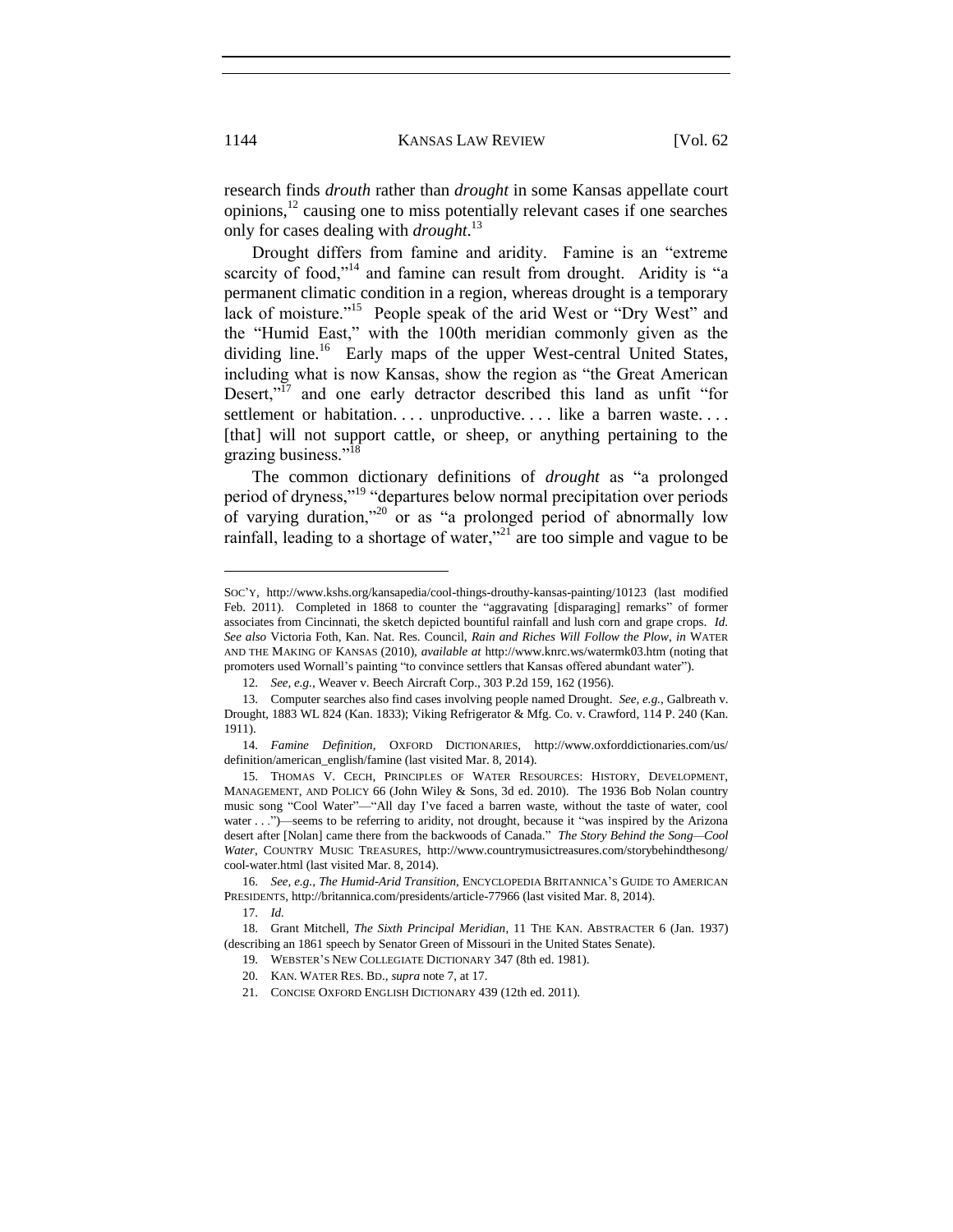of much use, in part because "[d]rought is relative to a particular location."<sup>22</sup> The Kansas Water Office defines *drought* as "[a] period of abnormally dry weather that persists long enough to produce serious economic, environmental or social impacts."<sup>23</sup> More specific definitions exist, such as "[p] recipitation less than 75 percent of the average. $^{224}$  The U.S. National Weather Service's definition is more comprehensive:

Drought is a deficiency in precipitation over an extended period, usually a season or more, resulting in a water shortage causing adverse impacts on vegetation, animals, and/or people. $\left[\begin{array}{cc} 25 \end{array}\right]$  It is a normal, recurrent feature of climate that occurs in virtually all climate zones, from very wet to very dry. Drought is a temporary aberration from normal climatic conditions, thus it can vary significantly from one region to another.<sup>26</sup>

Droughts can be subdivided into meteorological drought, $^{27}$  agricultural drought, $^{28}$  hydrological drought, $^{29}$  and socioeconomic drought. $^{30}$ 

l

25. Drought periods solely over oceans far from land may have little direct effect on people (except perhaps the lonely seafarer who is trying to survive with rainwater—see, e.g., Coleridge, *supra* note 7), but El Niños and La Niñas, which involve "fluctuations in temperature between the ocean and the atmosphere in the east-central Equatorial pacific," may cause drier than average conditions in parts of the U.S. *What Are El Niño and La Niña?*, NAT'L OCEAN SURV., NAT'L OCEANIC & ATMOSPHERIC ADMIN., http://oceanservice.noaa.gov/facts/ninonina.html (last modified Jan. 11, 2013). *See also ENSO and Drought Forecasting*, NAT'L DROUGHT MITIGATION CTR., http://drought.unl.edu/DroughtBasics/ENSOandForecasting.aspx (last visited Mar. 8, 2014) (defining El Niño and its drought implications).

26. NAT'L WEATHER SERV., NAT'L OCEANIC & ATMOSPHERIC ADMIN., DROUGHT PUBLIC FACT SHEET 1 (Aug. 2006), *available at* http://www.nws.noaa.gov/om/brochures/climate/Drought. pdf.

27. *Id.* ("Meteorological drought is usually defined based on the degree of dryness (in comparison to some 'normal' or average) and the duration of the dry period. Drought onset generally occurs with a meteorological drought.").

28. *Id.* ("Agricultural drought links various characteristics of meteorological (or hydrological) drought to agricultural impacts, focusing on precipitation shortages, soil water deficits, reduced ground water or reservoir levels needed for irrigation, and so forth."). "[A]griculturalists . . . point out that drought occurs when there is a shortage of water for optimum growth and development of desirable plants or crops." KAN. WATER RES. BD., *supra* note 7, at 17. Thus a farmer might claim a drought period to be occurring after only a few weeks of little or no precipitation if, after germination, the plant does not develop adequately.

29. NAT'L WEATHER SERV., *supra* note 26, at 1 ("Hydrological drought usually occurs following periods of extended precipitation shortfalls that impact water supply (i.e., streamflow,

<sup>22.</sup> CECH, *supra* note 15, at 66.

<sup>23.</sup> GOVERNOR'S DROUGHT RESPONSE TEAM, KAN. WATER OFF., KANSAS DROUGHT OPERATIONS PLAN 1 (2012), *available at* http://www.kwo.org/reports\_publications/Drought/rpt\_ drought\_op\_plan\_gdrt\_draft\_withapendi\_062912\_dc\_kf.pdf.

<sup>24.</sup> Jamie Dysart, *Hope for the Best, Plan for the Worst: Graziers Focus on Drought Planning*, 247 KAN. RURAL CTR. RURAL PAPERS 1 (Jan.–Feb. 2013) (quoting David Kraft, state rangeland management specialist for the Natural Resources Conservation Service).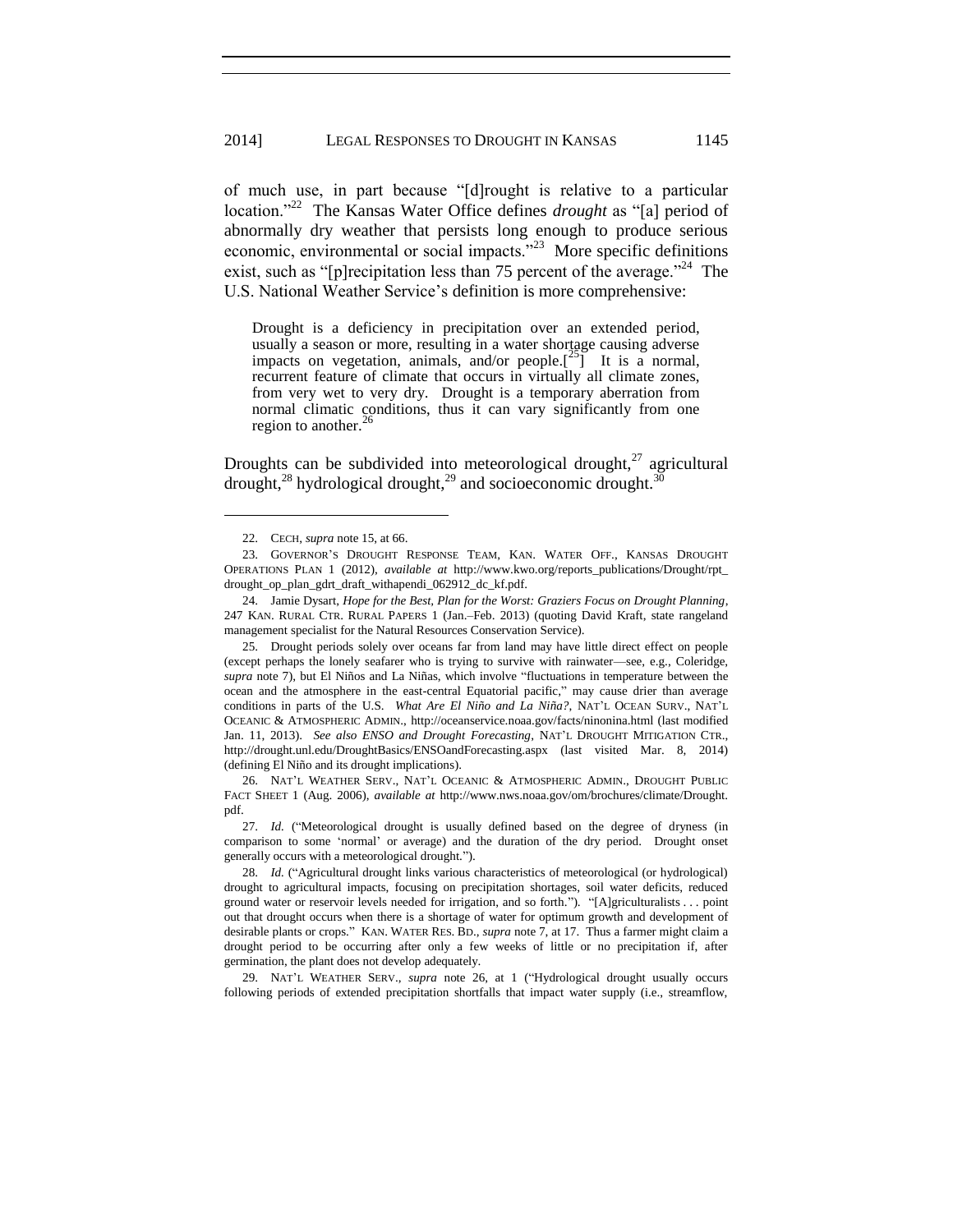# *B. Kansas Drought Periods*

Old government reports, newspaper articles and editorials, and popular literature provide commentary about periods of dryness that have caused direct, ill effects in Kansas. Nineteenth century annual yearbooks published by the Kansas Board of Agriculture<sup>31</sup> and the Kansas Historical Quarterly<sup>32</sup> describe precipitation, or the lack thereof, with specificity and the effects on crop yields and on the early settlers during drought years. Included are descriptions of dust storms resulting from those droughts.<sup>33</sup> In 1888, *Emporia Gazette* Editor William Allen White wrote and published *The Story of Aqua Pura*, a short story about a small western Kansas town that flourished until several years of drought totally devastated and demolished the town.<sup>34</sup>

Area-wise, Kansas is a relatively large state with average precipitation that varies from over forty inches in the southeast corner of the state to less than twenty inches along the western border with Colorado.<sup>35</sup> Speaking of statewide drought might assume that the drought would somehow be uniform across the state. Descriptions of droughts from the Kansas Board of Agriculture Annual Reports in the nineteenth century show localized variation.<sup>36</sup> And the periodically

reservoir and lake levels, ground water), potentially resulting in significant societal impacts. Because regions are interconnected by hydrologic systems, the impact of meteorological drought may extend well beyond the borders of the precipitation-deficient area.").

<sup>30.</sup> CECH, *supra* note 15, at 67 (defining socioeconomic drought as "[i]nadequate water supplies to serve local residents").

<sup>31.</sup> *See, e.g.*, KAN. BD. OF AGRIC., THE THIRD ANNUAL REPORT TO THE LEGISLATURE OF KANSAS FOR THE YEAR 1874, at 94–102 (1874) (displaying detailed "tables of rainfall in Kansas"); KAN. BD. OF AGRIC., FIRST BIENNIAL REPORT OF THE STATE BOARD OF AGRICULTURE TO THE LEGISLATURE OF THE STATE OF KANSAS FOR THE YEARS 1977–1878, at 426–29 (1878) (presenting state precipitation data).

<sup>32.</sup> *See, e.g.*, James C. Malin, *Dust Storms: Part One, 1850–1860*, 14 KAN. HIST. Q. 129, 129– 33 (1946) (describing the "great drought" of 1860 that began in 1853 or 1854); James C. Malin, *Dust Storms: Part Two, 1861–1880*, 14 KAN. HIST. Q. 265, 265–96 (1946) (describing a "prolonged severe drought, eight years of it, with only slight interruptions" beginning in 1873).

<sup>33.</sup> *See, e.g.*, *Dust Storms: Part One, 1850–1860*, *supra* note 32; *Dust Storms: Part Two, 1861–1880*, *supra* note 32.

<sup>34.</sup> William Allen White, *The Story of Aqua Pura*, *in* THE REAL ISSUE: A BOOK OF KANSAS STORIES 22, 22–38 (Chicago, Way & Williams 1897), *available at* http://www.kancoll.org/books/ white/whchap02.htm.

<sup>35.</sup> KAN. GEOLOGICAL SURV., *KGS Special Map 9—Groundwater and Precipitation in Kansas*, http://www.kgs.ku.edu/Hydro/hydroSheetMap.html (last updated Nov. 8, 1996).

<sup>36.</sup> *See, e.g.*, Sgt. T.B. Jennings, *Kansas Weather Service: Rain Charts and Crop-Weather Bulletins*, *in* KAN. BD. OF AGRIC., SIXTH BIENNIAL REPORT OF THE STATE BOARD OF AGRICULTURE TO THE LEGISLATURE OF THE STATE OF KANSAS FOR THE YEARS 1887–1888, at 212, 212–13 (1888) ("The rainfall has been abundant east of the 98th meridian. Good rains have fallen in Comanche,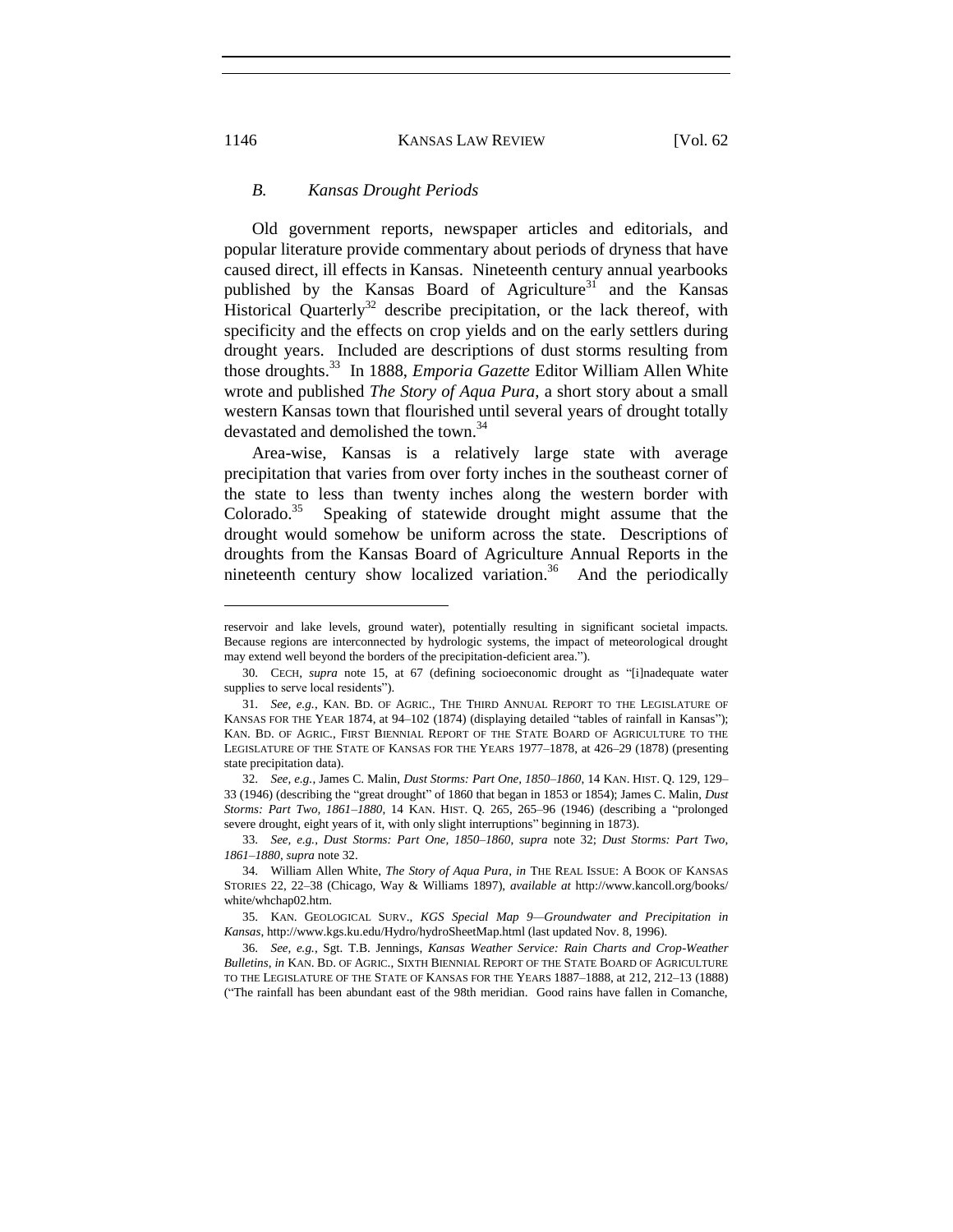# 2014] LEGAL RESPONSES TO DROUGHT IN KANSAS 1147

produced U.S. Drought Monitor maps of the National Oceanic and Atmospheric Administration (NOAA) show much variation in precipitation, indicating that some parts of the state may be suffering from drought while other parts are enjoying adequate precipitation.<sup>37</sup> Figure  $1^{38}$  is a graph produced by the National Climate Data Center of NOAA and shown on the NOAA website. The graph shows historic droughts since 1895 for the state as a whole based on the Palmer Drought Index. $39$ 





37. *See, e.g.*, Climate Prediction Ctr., *Drought Information: U.S. Drought Monitor*, NAT'L WEATHER SERV., NAT'L OCEANIC & ATMOSPHERIC ADMIN., http://www.cpc.ncep.noaa.gov/ products/Drought/ (last visited Mar. 11, 2014) (displaying daily drought conditions; the map for March 11, 2014 shows "extreme drought" in parts of far western Kansas and only "abnormally dry" conditions over most of eastern Kansas).

38. Wichita Kan. Weather Forecast Off., *supra* note 7.

39. The Palmer Drought Severity Index, "known operationally as the *Palmer Drought Index (PDI)* attempts to measure the duration and intensity of the long-term drought-inducing circulation patterns." Nat'l Climatic Data Ctr., *Climate of 2013-April U.S. Palmer Drought Indices*, NAT'L ATMOSPHERIC & OCEANIC ADMIN., http://www.crh.noaa.gov/images/ict/wxstory/2013/ADK /multigraph(5).png (last updated May 20, 2014). An index of "≥ 4.00" indicates extremely wet conditions, while an index of "≤ -4.00" shows extreme drought conditions. William M. Alley, *The Palmer Drought Severity Index: Limitations and Assumptions*, 23 J. CLIMATE & APPLIED METEOROLOGY 1100, 1102 tbl.1 (1984), http://www.engr.colostate.edu/~jsalas/classes/ce624/ Handouts/Palmer %20Index-alley%201984.pdf.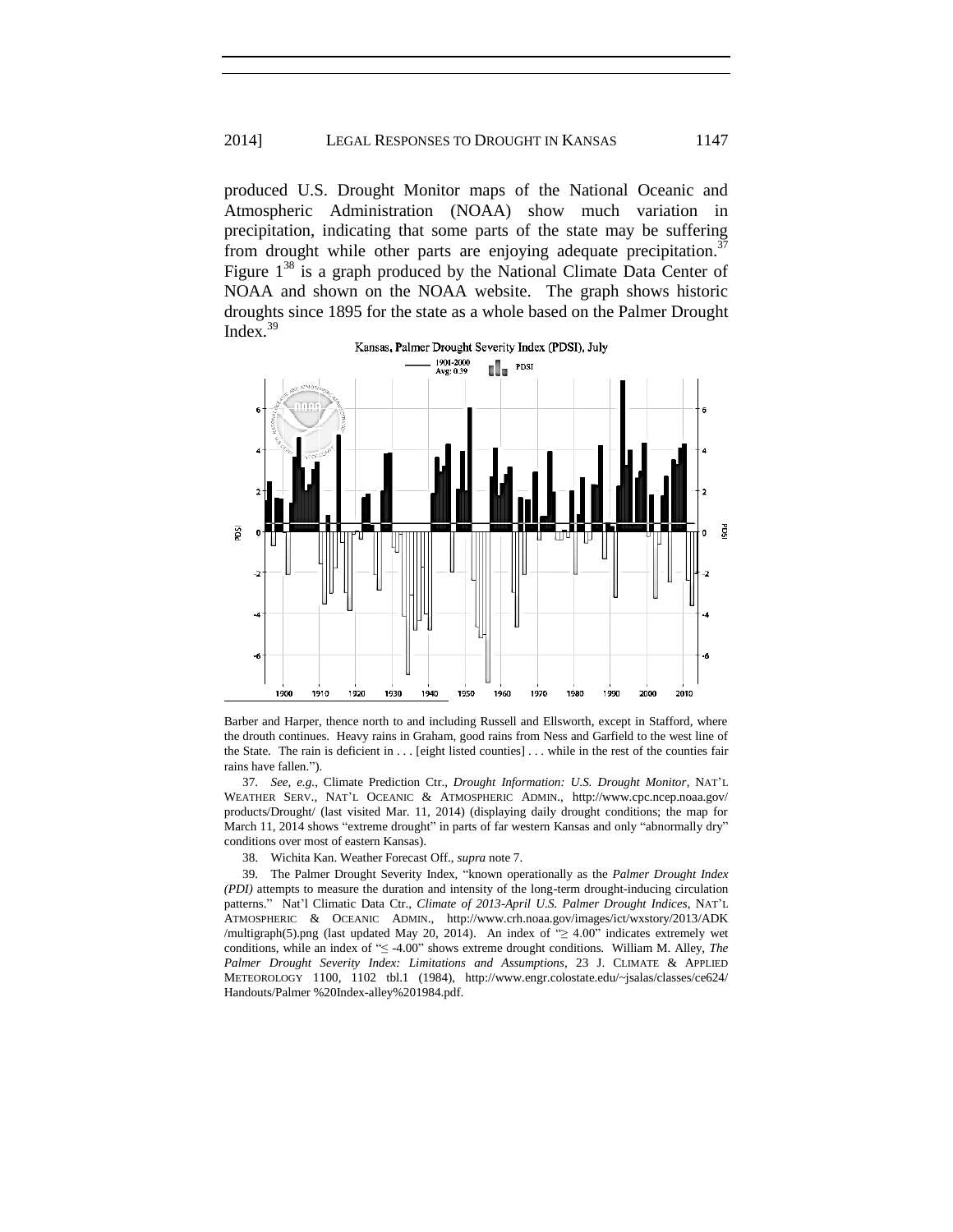For the purposes of this paper, I use eleven drought periods in Kansas, synthesized from various sources: $40$  three between statehood and 1900; six in the 1900s; and two in the 2000s, the latest of which is still ongoing in parts of Kansas:

| Period 1  | Period 2  | Period 3      |
|-----------|-----------|---------------|
| 1859–1868 | 1909-1919 | 2002–2006     |
| 1872–1875 | 1929-1941 | $2010 - 2014$ |
| 1892-1901 | 1952–1957 |               |
|           | 1962–1972 |               |
|           | 1974–1982 |               |
|           | 1988-1992 |               |

The best data began to be accumulated after 1900, but some evidence of drought periods pre-1900 is shown in various books and articles.<sup>41</sup>

# III. LEGAL RESPONSES TO DROUGHT

# *A. Introduction*

This section describes some legal responses to Kansas drought. If court cases, legislation, constitutional amendments, or administrative agency actions have truly been responses to drought, they likely appear either during droughts or following reasonably soon after droughts.

To some extent, that is what the legal research shows, but as stated above, it is difficult in some cases to conclude that a specific response has resulted from drought. This is especially the case if legislation, for example, contains no preface or explanatory language or there are no interim committee reports or hearings, State Water Plan recommendations, or other accompanying evidence that clearly state the intent of the legislature. Judicial cases are typically more straightforward. The cases cited below contain the word *drought* and often indicate expressly that the dispute derived directly from a drought or dry period. Water right impairment cases, of course, can arise in times when there is no drought, as when an upper-stream user simply uses more than that user's

<sup>40.</sup> *See, e.g.*, sources cited *supra* notes 7, 31, 32, & 37; Kan. Water Science Ctr., *Historic Droughts of Kansas*, U.S. GEOLOGICAL SURV., http://ks.water.usgs.gov/historic-droughts-of-kansas (last modified Aug. 22, 2013).

<sup>41.</sup> *See* sources cited *supra* notes 31 & 32.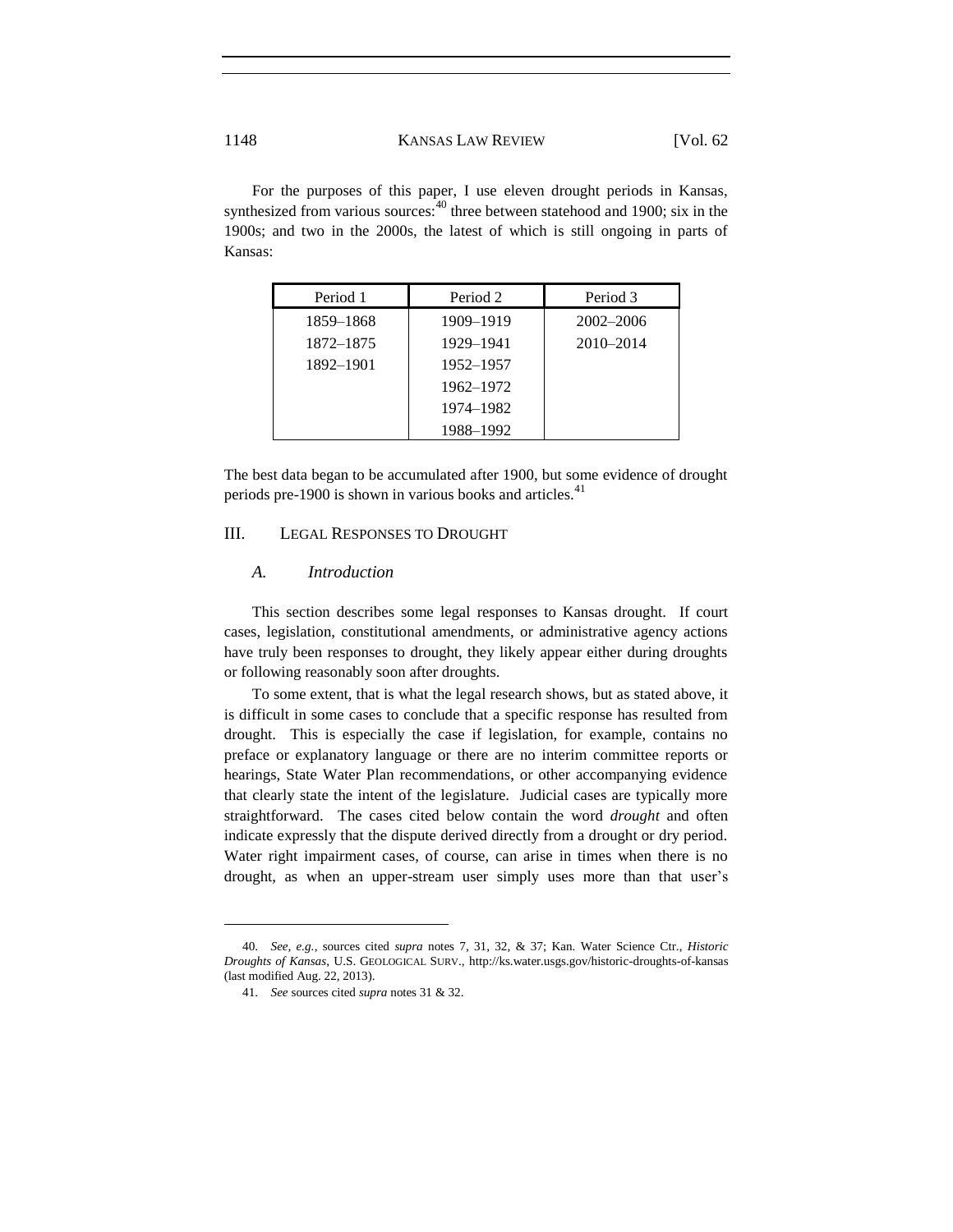#### 2014] LEGAL RESPONSES TO DROUGHT IN KANSAS 1149

permitted quantity.<sup>42</sup>

These responses are presented by category—judicial, legislative, and administrative—in that order and generally chronologically within the group. While legislation has been necessary to establish administrative agencies and empower them to deal with drought, the fact that the material on these agencies is presented at the end of the section because of chronology should not be read to diminish the role of administrative agencies compared to the courts and the legislature. Indeed, over the last twenty years, these administrative responses have been very important.

# *B. Judicial Decisions Involving Drought*

# 1. The Year 1945 as the Dividing Line

It seems logical to divide the drought cases into two groups based on the year 1945. The legislature enacted the Water Appropriation Act in  $1945$ ,  $43$ which changed the state water allocation law from a common law system (riparian doctrine of reasonable use for streams and absolute ownership doctrine for groundwater) to the prior appropriation doctrine for both streams and groundwater.

# 2. Pre-1945 Cases

Three of the four pre-1945 cases involved water right impairment claims by users on rivers, while one was a water quality case. Plaintiffs filed each case during a period of drought identified above in Part II.

In the 1905 case of *Clark v. Allaman*,<sup>44</sup> a lower riparian irrigator obtained an injunction in a suit against an upper riparian irrigator. The Kansas Supreme Court observed, "The years of 1900 and 1901 were excessively dry. Then the test came, and the difficulties between the various appropriators of water arose."<sup>45</sup> The court reversed the trial court's decision.<sup>46</sup> While the drought had apparently led to the lawsuit, the outcome ultimately rested on the supreme

<sup>42.</sup> *See, e.g.*, Weaver v. Beech Aircraft Corp., 303 P.2d 159 (Kan. 1956) (affirming order granting downstream riparian owner temporary injunction against upstream defendant's diversion of water from well).

<sup>43.</sup> 1945 Kan. Sess. Laws 665, ch. 390 (codified as amended at KAN. STAT. ANN. §§ 82a-701 to -773 (2013)).

<sup>44.</sup> 80 P. 571, 585 (Kan. 1905).

<sup>45.</sup> *Id.* at 573.

<sup>46.</sup> *Id.* at 585.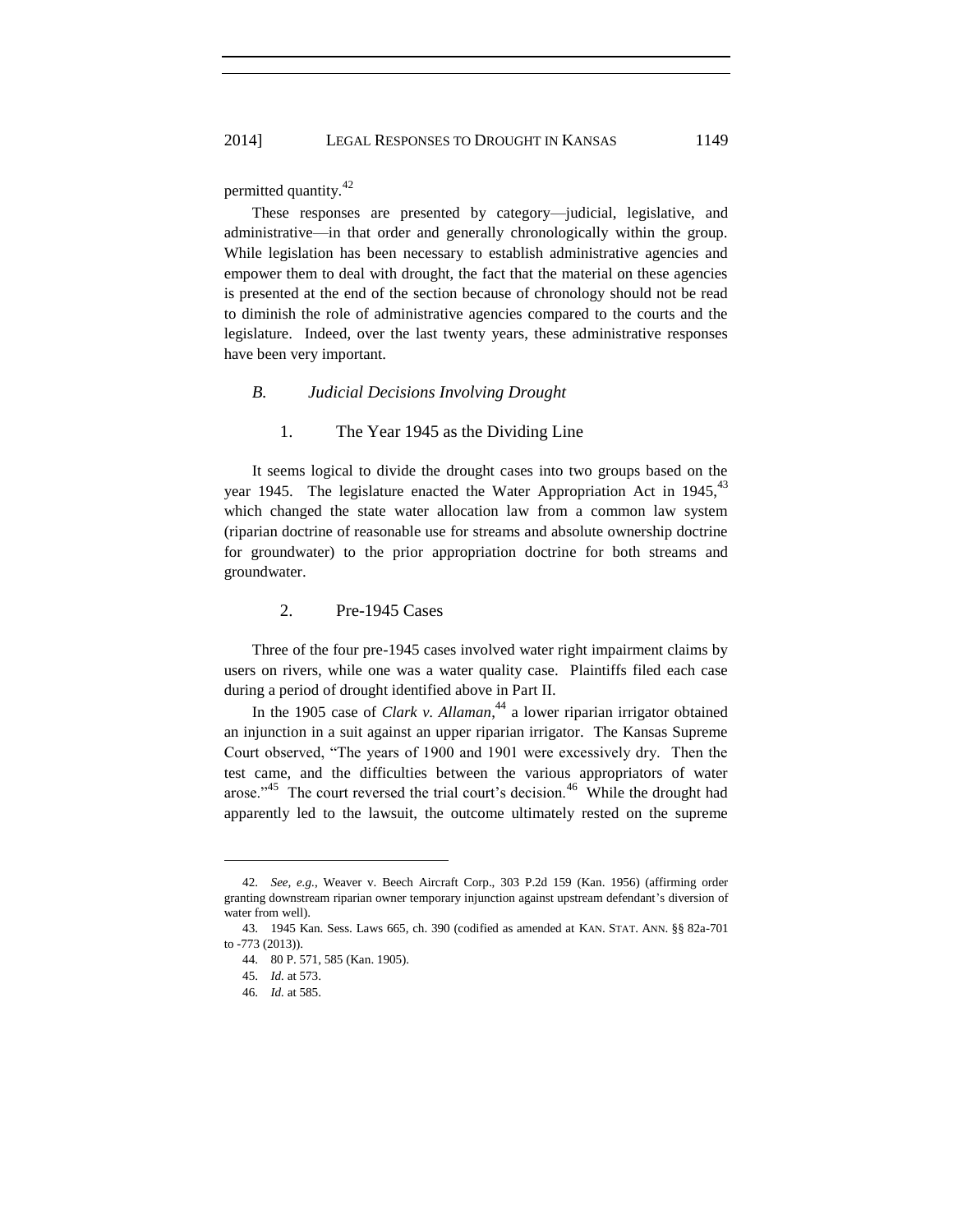court's decision not to replace the riparian doctrine with prior appropriation.<sup>47</sup>

Likewise, the 1936 supreme court faced a similar impairment claim in *Frizell v. Bindley*. 48 In 1911 the plaintiff–irrigator had filed for appropriation permits to irrigate lands from a river under an 1886 statute that had ostensibly set up a system of water rights based on priority of appropriation among water users who also filed. $49$  The plaintiff sued other irrigators (all but one irrigating from river water), some of which had filed after the plaintiff, while others were irrigating without filing for a permit.<sup>50</sup> After several dry seasons, there was insufficient water for all.<sup>51</sup> The court declared the statutory filings to be irrelevant and held that the common law riparian rule of reasonable use applied, meaning that all riparian users had a right to a reasonable share of the water, irrespective of filings or date of first use. $52$ 

In 1917, the Kansas Supreme Court decided *Atchison, Topeka & Santa Fe Railway Co. v. Shriver*. 53 A railroad company, a riparian land owner, had sued a mill owner to enjoin destruction of a dam constructed by the railroad company during "an unprecedented drought, which the [trial] court felt impelled to classify as an act of God."<sup>54</sup> The supreme court affirmed the district court's refusal to order an injunction because by the time of the trial "normal conditions had been restored" and "the cause of the litigation—dearth of water resulting from excessive drought—had ceased to exist."<sup>55</sup>

The pre-1945 water quality case was *Seglem v. Skelly Oil Co.*<sup>56</sup> In *Seglem*, a downstream riparian owner sued an upstream industry for damages for pollution caused by discharges of brine, oil, and "noxious refuse" into the creek during a drought, making the water unfit for livestock, killing trees, and leaving sediment on bottom land. $57$  The supreme court reversed the jury verdict for \$3,500 against defendant.<sup>58</sup> Acknowledging that drought may have exacerbated

<sup>47.</sup> *See id.* at 573–74 (characterizing the court's task as determining the "legal propriety" of the trial court's decision to apportion water "among the various claimants according to the law of prior appropriation . . . rejecting altogether the rules of the common law relating to riparian rights"; concluding that, among other reasons, "the history of the [prior appropriation] rule obviously remove[s] [Kansas] from its operation.").

<sup>48.</sup> 58 P.2d 95 (Kan. 1936).

<sup>49.</sup> *Id.* at 96–97. *See also infra* Part III.C.2. for a description of that legislation.

<sup>50.</sup> *Frizell*, 58 P.2d at 96–97.

<sup>51.</sup> *Id.* at 96.

<sup>52.</sup> *Id.* at 101–02.

<sup>53.</sup> 166 P. 519 (Kan. 1917).

<sup>54.</sup> *Id.* at 519–20.

<sup>55.</sup> *Id.*

<sup>56.</sup> 65 P.2d 553 (Kan. 1937).

<sup>57.</sup> *Id.* at 553.

<sup>58.</sup> *Id.* at 554, 556.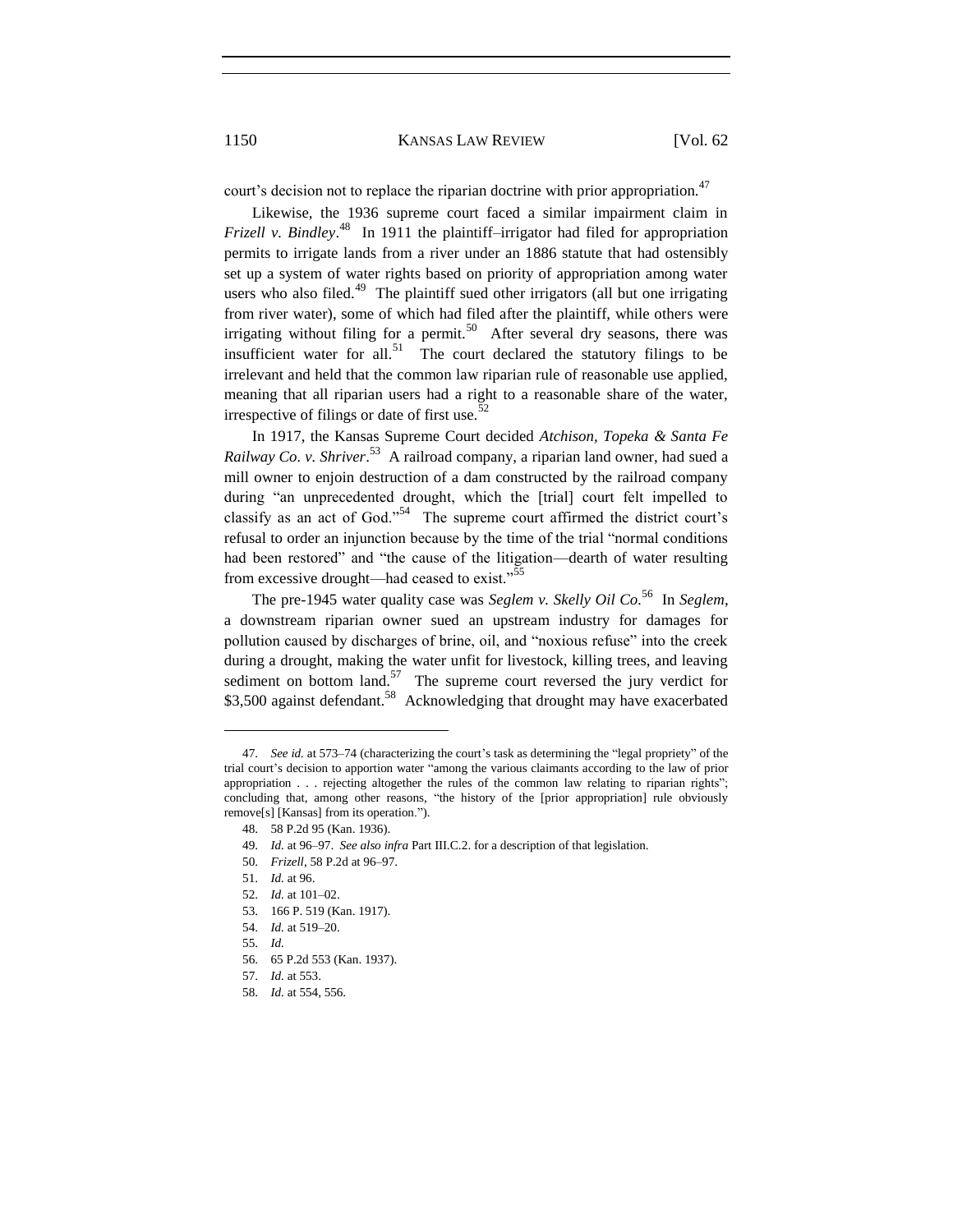the damages, the court nevertheless ruled against the plaintiff based on a twoyear statute of limitations.<sup>59</sup>

# 3. Post-1945 Cases

Likewise, the seven post-1945 cases arose during periods of drought listed in Part II. A case similar to *Atchison, Topeka & Santa Fe Railway Co. v. Shriver*<sup>60</sup> summarized above was the 1956 *Huber v. Schmidt*<sup>61</sup> case. Plaintiff, a downstream domestic user, sued an upstream irrigator for an injunction due to defendant's drying up the creek in drought conditions.<sup>62</sup> Prior to the hearing, an eight-inch rain fell, so the trial court dismissed the suit.<sup>63</sup> Unlike the outcome in *Atchison*, however, on appeal the *Huber* court reversed, stating that even if the rain "did occur and for the time being did saturate the soil and restore a flow of water . . . as soon as that result abated, as in ordinary course it would, then plaintiff would be in the same position as when he commenced the action."<sup>64</sup>

A 1956 impairment case was *Weaver v. Beech Aircraft Corp.*<sup>65</sup> A lower riparian land owner had sued an upper owner for an injunction, claiming that the taking of all the spring water emptying into the creek was unreasonable.<sup>66</sup> The supreme court did not apply prior appropriation principles under the 1945 Act, because apparently neither water user held an appropriation or vested right.<sup>67</sup> The supreme court admitted that "severe drought conditions" may have affected flow in the stream and from the spring, but the defendant was taking *all* the water, which was unreasonable.<sup>68</sup> The court also noted that no party had obtained appropriation rights under the 1945 Act.<sup>69</sup>

Two post-1945 cases $^{70}$  involved groundwater, and both cases addressed and upheld the constitutionality of the 1945 Kansas Water Appropriation Act. Both

<sup>59.</sup> *Id.* at 555–56.

<sup>60.</sup> *See supra* text accompanying note 53.

<sup>61.</sup> 299 P.2d 33 (Kan. 1956).

<sup>62.</sup> *Id.* at 33–34.

<sup>63.</sup> *Id.* at 34.

<sup>64.</sup> *Id.*

<sup>65.</sup> 303 P.2d 159 (Kan. 1956).

<sup>66.</sup> *Id.* 160–61.

<sup>67.</sup> *Id.* at 163. In 1956, water users were not required to obtain a permit. Without such a permit, however, those users had no protectable water right. In 1977 the legislature first made diverting any water without a permit, except for a few limited uses, a crime. 1977 Kan. Sess. Laws 1170, ch. 356, §2 (codified as amended at KAN. STAT. ANN. § 82a-728 (2013)).

<sup>68.</sup> 303 P.2d at 162.

<sup>69.</sup> *Id.* at 163.

<sup>70.</sup> Baumann v. Smrha, 145 F. Supp. 617 (Kan. 1956); Williams v. City of Wichita, 374 P.2d 578 (Kan. 1962).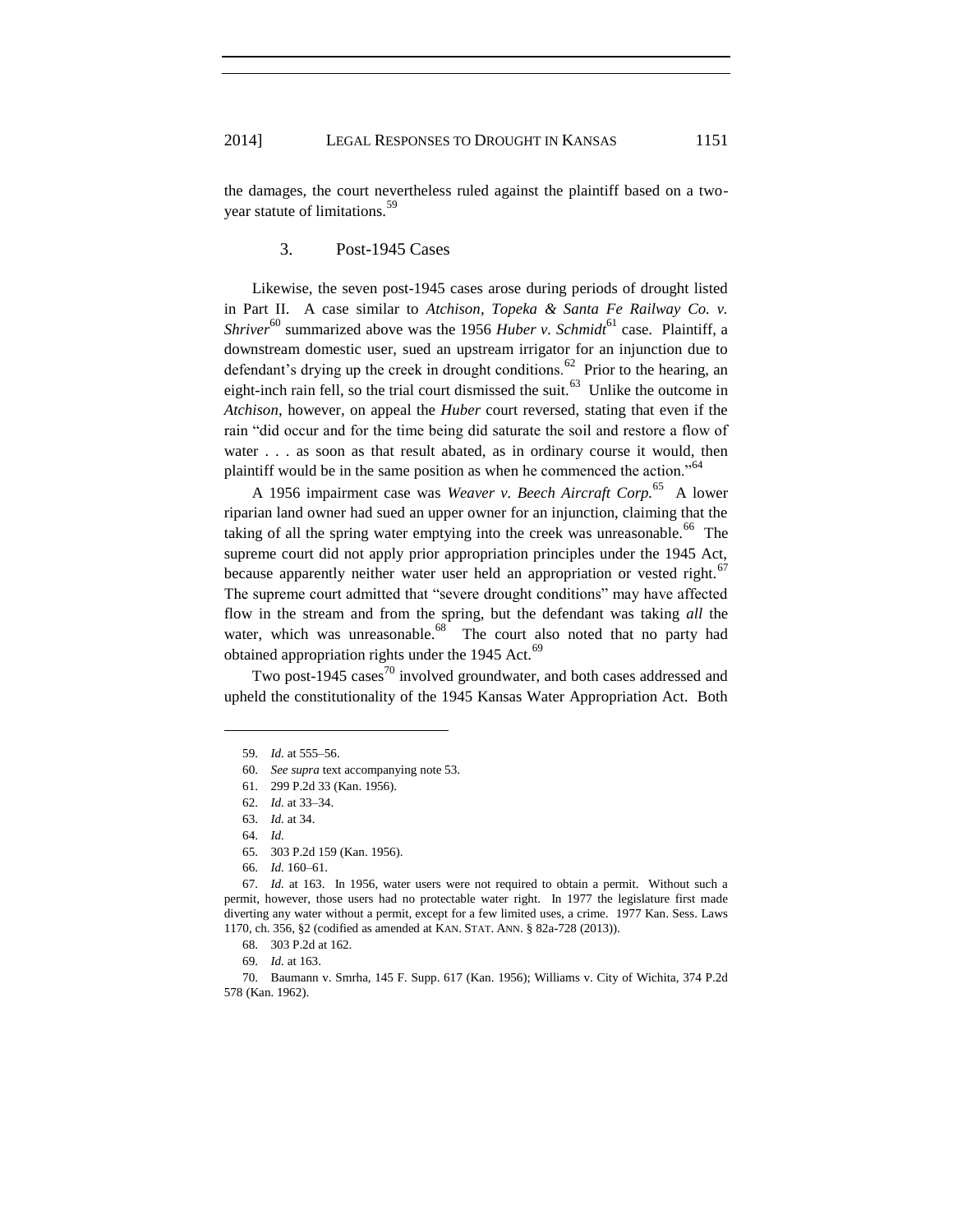cases involved "passive irrigation" or "sub-irrigation,"<sup>71</sup> which is irrigation that uses the groundwater without resorting to pumping, in which the plant roots reach down below the water table to tap groundwater resources below.<sup>72</sup> By creating so-called "vested rights,"<sup>73</sup> the Act had preserved the right to use water by land owners who were actually pumping water on the effective date of the Act, June 28, 1945. But the Act had cut off rights of land owners not actively pumping water on that date.<sup>74</sup> Drought was not really the primary focus of either case, but in *Baumann v. Smrha* the supreme court acknowledged the fact that "the water table might have declined as much as four feet without pumping because of drought, but the rest of the decline must be attributed to pumping."<sup>75</sup>

Likewise, *Williams v. City of Wichita* involved landowners near Wichita's municipal groundwater wells who claimed that their land values had gone down due to Wichita's wells having lowered the water table.<sup>76</sup> The court acknowledged that the drought from 1951 to 1957 had lowered the water table to 11.38 feet below the land surface and that the water table had risen to be 5.31 feet below the land surface after the drought in  $1958$ <sup>77</sup>. The court denied plaintiff's claim and upheld the Kansas Water Appropriation Act against a claim of an unconstitutional taking of property without compensation.<sup>78</sup>

The other three cases were not water right impairment cases. *Rural Water District No. 6 Butler County, Kansas v. Ziegler Corp.*<sup>79</sup> was an arbitration award appeal involving liquidated damages in a contractor's delay, caused in part by drought conditions. *Kansas ex rel. Meek v. Hays*<sup>80</sup> involved the question of navigability of a southeast Kansas stream and the right of canoeists to float on the stream against rights of riparian landowners. Finding that "[d]uring times of drouth, portions of Shoal Creek are impassable by even a canoe or small boat," the trial court, affirmed on appeal, held that the stream was non-navigable, thus declaring that riparian land owners also owned the bed of the stream and that

<sup>71.</sup> *See Baumann*, 145 F. Supp. at 620; *Williams*, 374 P.2d at 607.

<sup>72.</sup> G.L. ASSAWA, ELEMENTARY IRRIGATION ENGINEERING 12 (1999).

<sup>73.</sup> 1945 Kan. Sess. Laws 665, ch. 390, § 1(d) (codified as amended KAN. STAT. ANN. § 82a-701(d) (2013)).

<sup>74.</sup> *See id.* (conditioning "vested right," in part, on "having actually . . . applied" or having "engaged in the construction of works for the actual application of water to a beneficial use at the time of the passage of [the] act").

<sup>75.</sup> *Baumann*, 145 F. Supp. at 620.

<sup>76.</sup> *Williams*, 374 P.2d at 580–82.

<sup>77.</sup> *Id.* at 584.

<sup>78.</sup> *Id.* at 595–96.

<sup>79.</sup> 677 P.2d 573, 577 (Kan. Ct. App. 1984). The arbitrator had extended the project completion date due to drought, but awarded liquidated damages for several months' delay beyond that date. *Id.* The appeals court upheld the award for the district against contractor. *Id.* at 580–82.

<sup>80.</sup> 785 P.2d 1356, 1358 (Kan. 1990).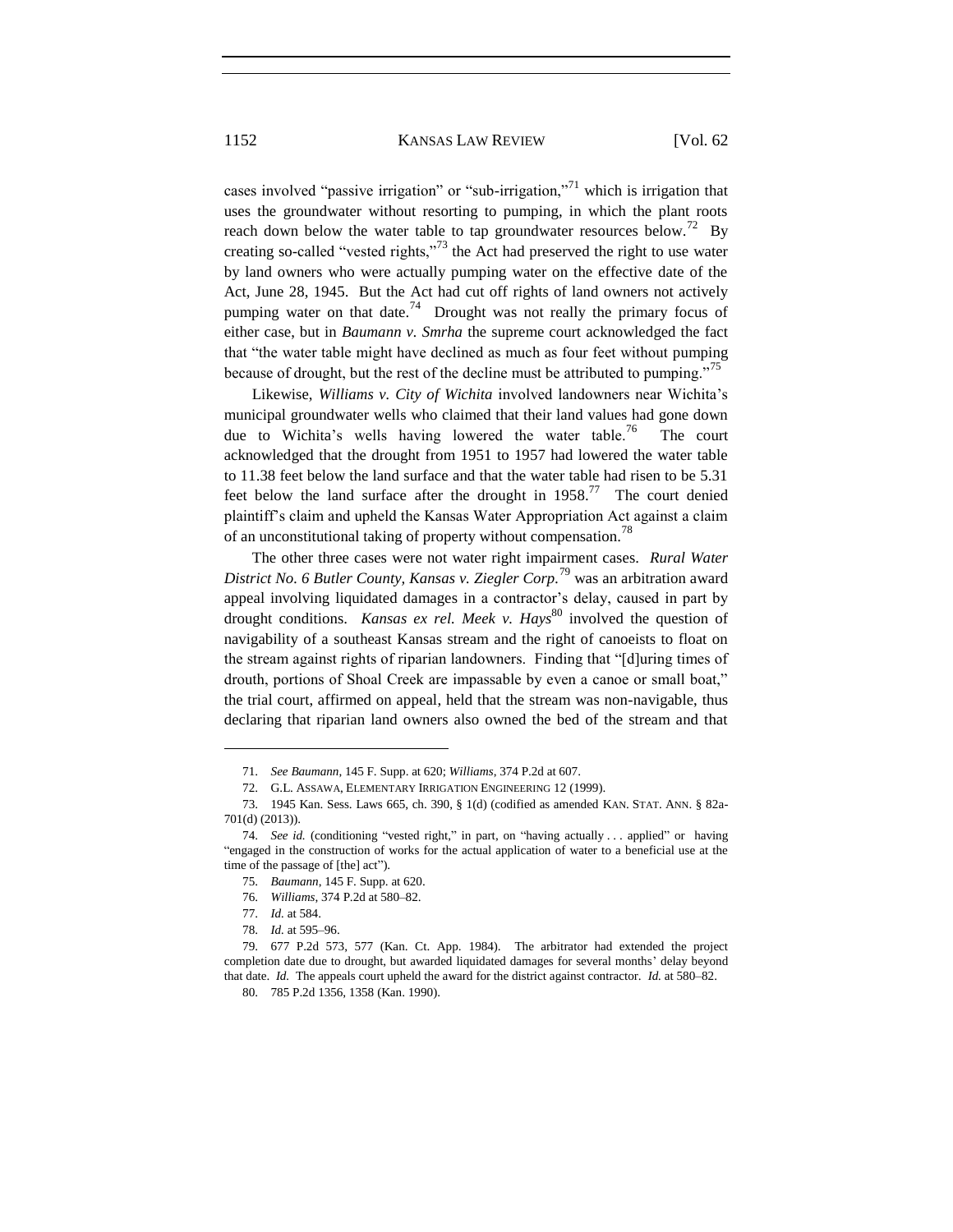floating on the stream would constitute trespass. <sup>81</sup> Lastly, the unpublished opinion *Lierz v. Lierz* involved a dispute over rights to water behind a dam on plaintiff's land under an easement agreement with defendant, the dominant tenement.<sup>82</sup> Regarding future injury, the appeals court noted that the plaintiff needed water "only in dry years" and that the trial court had "characterized the years immediately prior to the filing of this lawsuit in 2005 as 'drought conditions."<sup>583</sup>

# *C. Legislation and a Constitutional Amendment*

### 1. Introduction

Like the last section on judicial decisions, this section draws a dividing line chronologically at 1945. Some pre-1945 legislation, some post-1945 legislation, and the 1945 Water Appropriation Act itself all show some ties to drought, but most legislation does not refer specifically to drought.

# 2. Pre-1945 Legislation

Legislation appeared in 1868, during a drought, that enabled irrigation companies to take land and water, and construct canals.<sup>84</sup> Appearing during an apparently non-drought period was water legislation in 1886 that attempted to establish the prior appropriation doctrine for water rights.  $85$  1899 legislation during the 1892–1901 drought empowered irrigation companies to condemn property in aid of establishing reservoirs, lakes, or ponds for water storage.<sup>86</sup> The legislature established the Kansas Water Commission in  $1917^{87}$  during the decade-long drought. That commission was charged with investigating problems of, *inter alia*, domestic water supply and irrigation, establishing river gaging stations, and creating a general plan for development of river basins.<sup>88</sup> Although the legislature repealed this act in  $1927$ ,<sup>89</sup> the act represented a major

<sup>81.</sup> *Id.* at 1360, 1365.

<sup>82.</sup> No. 98,280, 2008 WL 4140637, at \*1 (Kan. Ct. App. Sept. 5, 2008).

<sup>83.</sup> *Id.* at \*4.

<sup>84.</sup> GEN. STAT. OF KAN. ch. 23, § 89 (1868) (current version at KAN. STAT. ANN. § 42-120 (2012)).

<sup>85.</sup> An 1886 act allowed stream water to be appropriated and stated that first in time was to be first in right. 1886 Kan. Sess. Laws 154, ch. 115.

<sup>86.</sup> 1899 Kan. Sess. Laws 316, ch. 151.

<sup>87.</sup> 1917 Kan. Sess. Laws 218, ch. 172.

<sup>88.</sup> *Id.* at 219, §§ 5, 6.

<sup>89.</sup> 1927 Kan. Sess. Laws 497, ch. 293, §§ 3, 6 (codified as amended at KAN. STAT. ANN. § 74- 506c (2013)).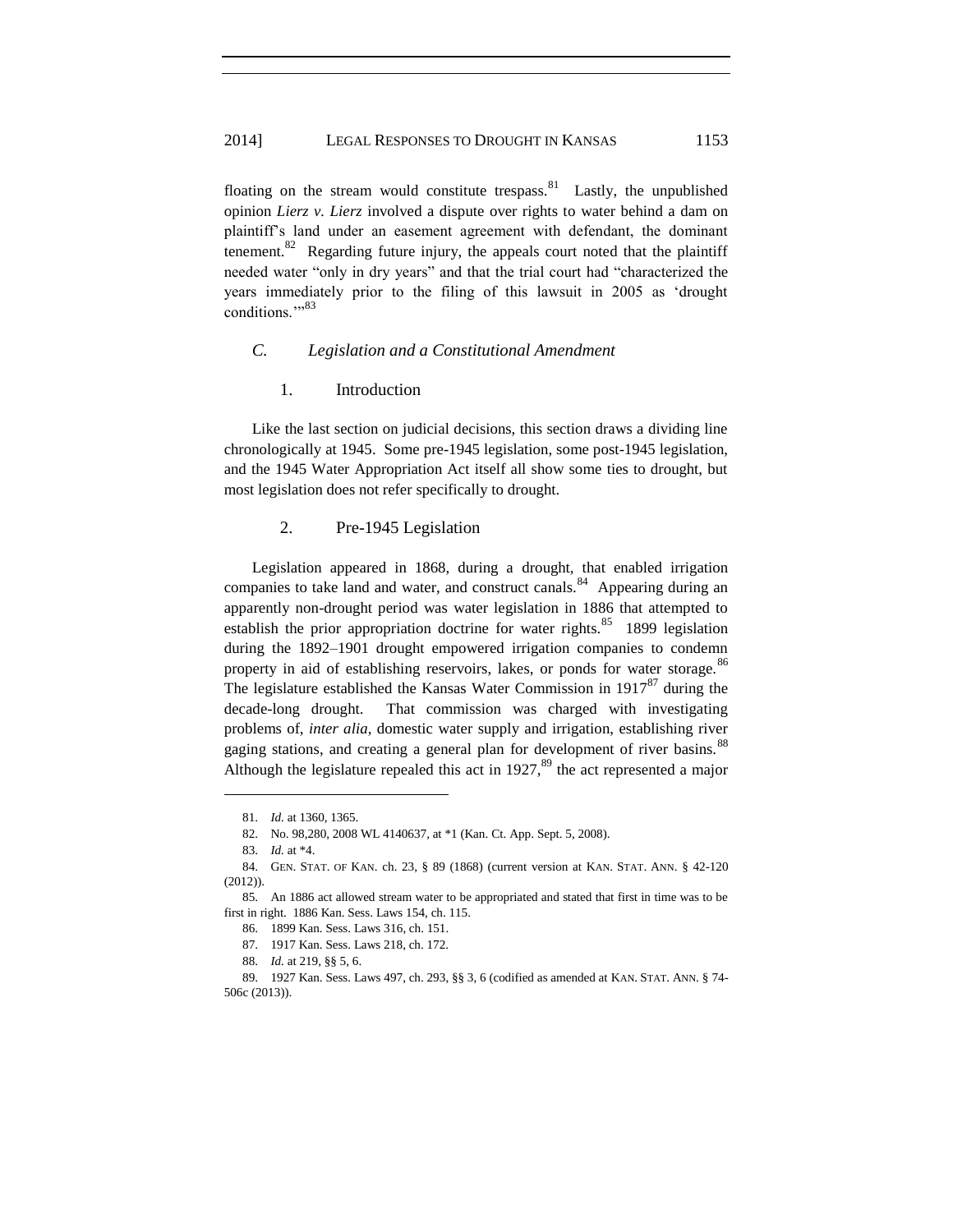step in instituting water resources planning in Kansas. Near the end of that 1909–1919 drought, the 1919 legislature created the Division of Irrigation in the State Board of Agriculture, to be under the control of the Commissioner of Irrigation.<sup>90</sup> The duties of the Commissioner included gathering data, visiting sites, and making quarterly reports to the State Board of Agriculture.<sup>91</sup> Upon abolishing the Water Commission and the Division of Irrigation in 1927, the legislature created the Division of Water Resources (DWR) to assume their duties.<sup>92</sup> DWR, under the direction of the chief engineer, remains today as the primary administrative body overseeing water rights in the State of Kansas.<sup>93</sup>

#### 3. The 1945 Water Appropriation Act

Enacted just a few years after the severe drought of the "Dirty Thirties,"<sup>94</sup> the 1945 Act itself made no express mention of drought. However, one author has stated that this Act was actively related to and ultimately resulted from the 1930's drought.<sup>95</sup> It all began in 1939 when Governor Ratner appointed a committee and held a conference to study water resources problems and make recommendations.<sup>96</sup> The committee report recognized the need for a state plan to control the water resources.<sup>97</sup> In 1941, the legislature repealed the 1886 Act that had been the first stab at establishing the prior appropriation doctrine in Kansas and an administrative procedure for handling applications for water appropriation rights.<sup>98</sup> That 1886 attempt had been unsuccessful.<sup>99</sup> A 1944 case, *Kansas ex rel. Peterson v. Kansas State Board of Agriculture*, <sup>100</sup> affirmed the use of the common law doctrine of absolute ownership for groundwater.

<sup>90.</sup> 1919 Kan. Sess. Laws 297, ch. 218, §1.

<sup>91.</sup> *Id*. § 4.

<sup>92.</sup> 1927 Kan. Sess. Laws 497, ch. 293, §§ 2, 3 (codified as amended at KAN. STAT. ANN. §§ 74-506b, -506c (2013)).

<sup>93.</sup> KAN. STAT. ANN. § 82a-706 (2013).

<sup>94.</sup> The "Dirty Thirties," also known as the "Dust Bowl," refers to the 1930s drought. Kathy Weiser, *20th Century History: Dust Bowl Days or the "Dirty Thirties"*, LEGENDS OF AMERICA, http://www.legendsofamerica.com/20th-dustbowl.html (last updated Dec. 2012).

<sup>95.</sup> "In the fall of 1939 extreme drought conditions created a renewed interest in the water problems of Kansas and caused a re-examination of the state's water policies. The governor called a water conference in December of that year and [in 1944 another governor] ... appointed a committee to study and to investigate the water law of the state . . . . The Kansas legislature recognized the needs expressed by the Governor's committee; and the proposed act . . . became part of the law of this state in 1945." PFISTER, *supra* note 4, at 34–35.

<sup>96.</sup> *Id.* at 34.

<sup>97.</sup> *Id.*

<sup>98.</sup> 1941 Kan. Sess. Laws 382, ch. 261, § 1.

<sup>99.</sup> *See supra* notes 44–52 and accompanying text.

<sup>100.</sup> 149 P.2d 604, 610–11 (Kan. 1944).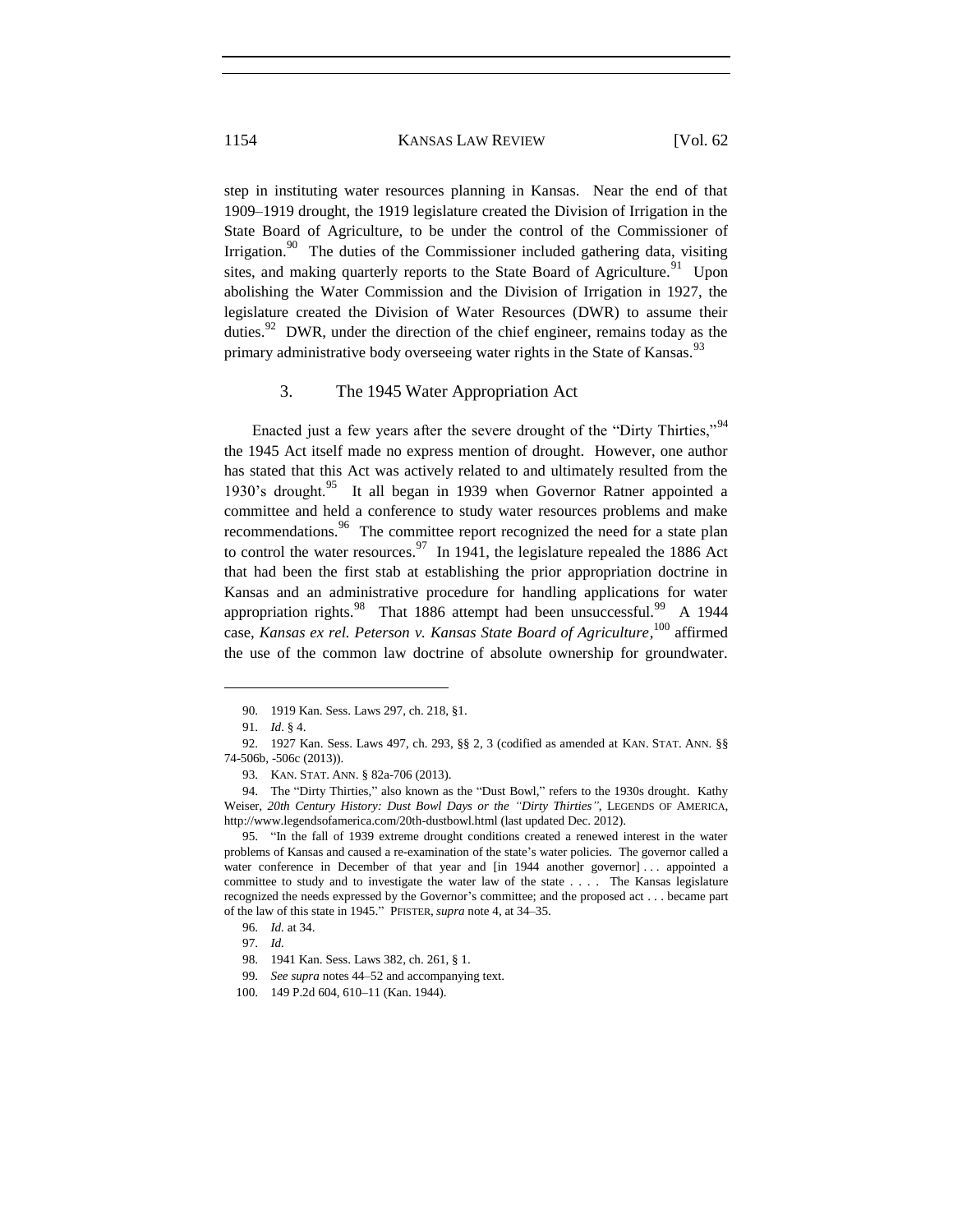The supreme court concluded that the chief engineer had been given no power over groundwater allocation.<sup>101</sup> In response to this case, Governor Shoeppel appointed a committee to study the state water  $law$ .<sup>102</sup> The resulting report, *The Appropriation of Water for Beneficial Purposes: A Report to the Governor*, 103 published in December of 1944, recommended wholesale changes in Kansas water allocation law, and the legislature enacted the Water Appropriation Act the following summer.  $104$  Although the report did not expressly give the 1930s drought as the sole underlying reason for the need for a change in water law, the report discussed the growth and effect of groundwater pumping during the low rainfall years of the 1930s, and the ensuing reductions in stream base flow caused by the combination of increased groundwater pumping and lower rainfall.<sup>105</sup> The Act declared all water in the state to be dedicated to the use of the public; $106$  made "first in time, first in right" the basis for resolving conflicts among water right holders diverting from both surface water and groundwater;<sup>107</sup> protected people using water from streams or groundwater on or prior to June 28, 1945, with "vested rights,"<sup>108</sup> while stripping non-water-using landowners of their water rights; $^{109}$  and later with amendments in 1957, declared that water rights are real property interests. $110$ 

#### 4. The Water Planning Acts

Water resources planning in Kansas began in a serious way in 1917 when the legislature created the Kansas Water Commission to make a general plan for development of river basins. As stated above, $111$  the legislature abolished that commission in 1927, and the governor appointed boards in the early 1940s to

 $\overline{a}$ 

105. KAN. BD. OF AGRIC., *supra* note 103, at 11–16.

106. 1945 Kan. Sess. Laws 665, ch. 390, § 2 (codified as amended at KAN. STAT. ANN. § 82a-702 (2013)).

<sup>101.</sup> *Id.* at 611.

<sup>102.</sup> PFISTER, *supra* note 4, at 34.

<sup>103.</sup> KAN. BD. OF AGRIC., THE APPROPRIATION OF WATER FOR BENEFICIAL PURPOSES: A REPORT TO THE GOVERNOR ON HISTORIC, PHYSICAL AND LEGAL ASPECTS OF THE PROBLEM IN KANSAS 5–6, 45–51 (1944) (providing extensive "suggested legislation" because, in part, "Kansas acts ha[d] not been effective in suspending the common law and establishing an orderly system for the appropriation and use of water").

<sup>104.</sup> PFISTER, *supra* note 4, at 34–35.

<sup>107.</sup> *Id.* § 7 (codified as amended at KAN. STAT. ANN. § 82a-707 (2013)).

<sup>108.</sup> *Id.* §§ 1(d), 3, 4 (codified as amended at KAN. STAT. ANN. §§ 82a-701(d), -703, -704a (2013)).

<sup>109.</sup> *Id. See also supra* notes 75–78 and accompanying text.

<sup>110.</sup> 1957 Kan. Sess. Laws 1075, ch. 539, § 1(g) (codified as amended at KAN. STAT. ANN. § 82a-701(g) (2013)).

<sup>111.</sup> *See supra* Part III.C.2.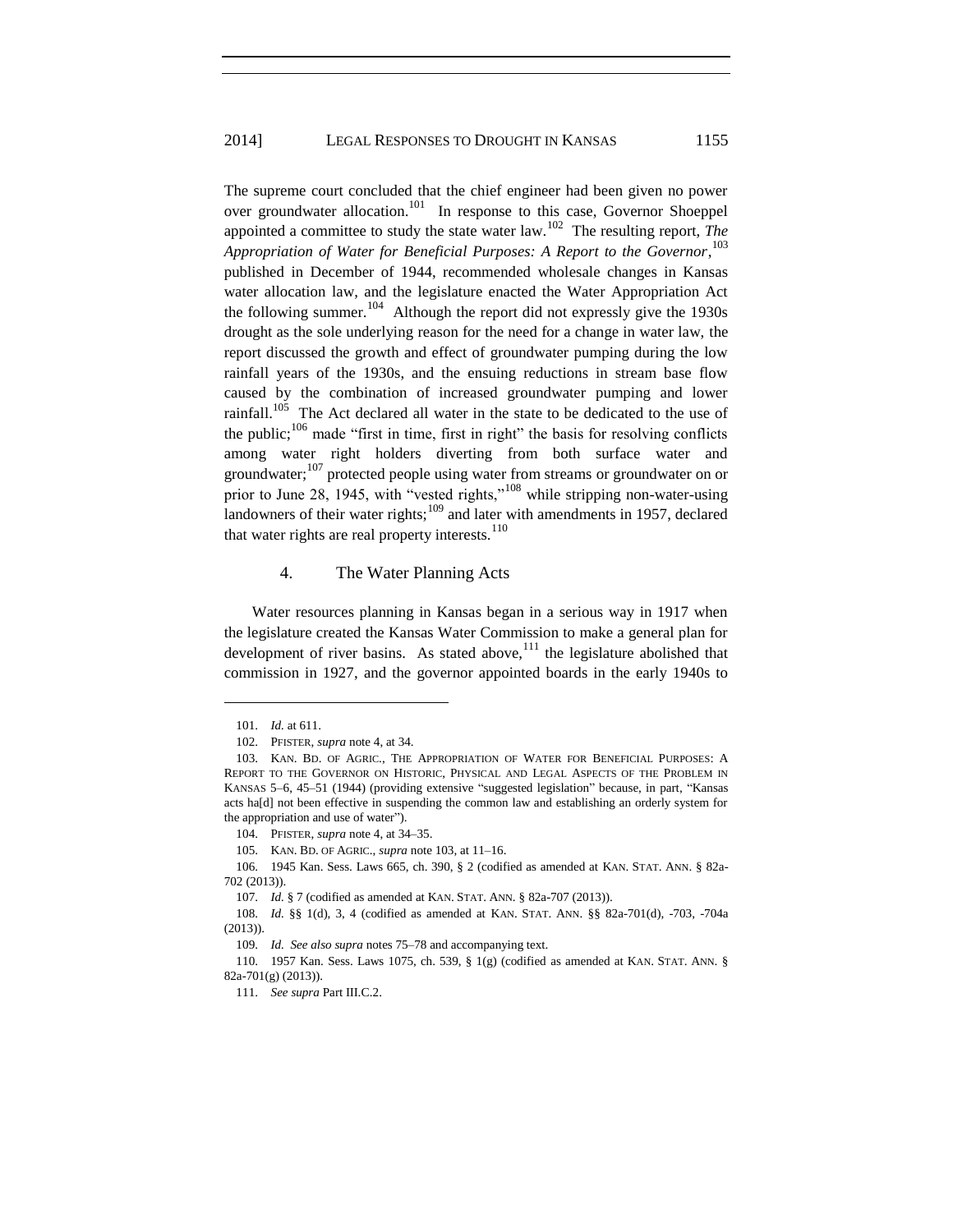address issues regarding water rights doctrines.<sup>112</sup> Modern water resources planning began in 1955 when the legislature created the Kansas Water Resources Board, led by the executive director.<sup>113</sup> The board was charged with working out a state plan of water resources development.<sup>114</sup> According to a 1977 governor's task force report, this activity occurred as a direct result of the 1951 flood and "one of the most severe droughts in Kansas history from 1952 through 1956."<sup>115</sup>

During that same period, Congress passed the Federal Water Supply Act of  $1958$ ,<sup>116</sup> which permitted federal reservoirs to be sized for inclusion of additional storage capacity for municipal and industrial (M&I) use in multipurpose federal reservoirs if "State or local interests shall agree to pay for the cost of such provisions."<sup>117</sup> Doing this legally in Kansas required a constitutional amendment. Kansans adopted an amendment in 1958, which permits the state to be a party to public improvements for "flood control works and works for the conservation and development of water resources"<sup>118</sup> directed at alleviating the effects of drought. Indeed, Tuttle Creek Reservoir had originally been planned as a "dry dam," but the plans were modified after the 1952–1956 drought to include supply storage.<sup>119</sup>

# 5. The Kansas Water Plan Storage Act

Once Kansas agreed to repay the federal government for the additional conservation storage in reservoirs for M&I purposes, the state had to have a way of obtaining the right to do so as against other established water rights on the rivers. It enacted the Water Plan Storage Act<sup>120</sup> and developed the State Water Marketing Program. This program enabled the state to acquire "water reservation rights" for the purpose of diverting and storing the water in the reservoir<sup>121</sup> and to enter into long-term contracts with M&I users to sell the

<sup>112.</sup> *See supra* Part III.C.3.

<sup>113.</sup> 1955 Kan. Sess. Laws 724, ch. 356, § 1.

<sup>114.</sup> *Id*. § 4(2).

<sup>115.</sup> GOVERNOR'S TASK FORCE ON WATER RESOURCES, INTERIM REPORT OF THE GOVERNOR'S TASK FORCE ON WATER RESOURCES 5 (1977).

<sup>116.</sup> Pub. L. No. 85-500, Tit. III, § 301, 72 Stat. 319 (1958) (codified as amended at 43 U.S.C. 390b (2012)).

<sup>117.</sup> *Id.* § 301(b).

<sup>118.</sup> KAN. CONST. art. XI, § 9.

<sup>119.</sup> KAN. WATER RES. BD., *supra* note 7, at app. G1–G2.

<sup>120.</sup> 1974 Kan. Sess. Laws 1514, ch. 452 (codified as amended at KAN. STAT. ANN. §§ 82a-1301 to -1376 (2013))*.*

<sup>121.</sup> *Id.* §§ 3–4 (codified as amended at KAN. STAT. ANN. §§ 82a-1303 to -1304 (2013)).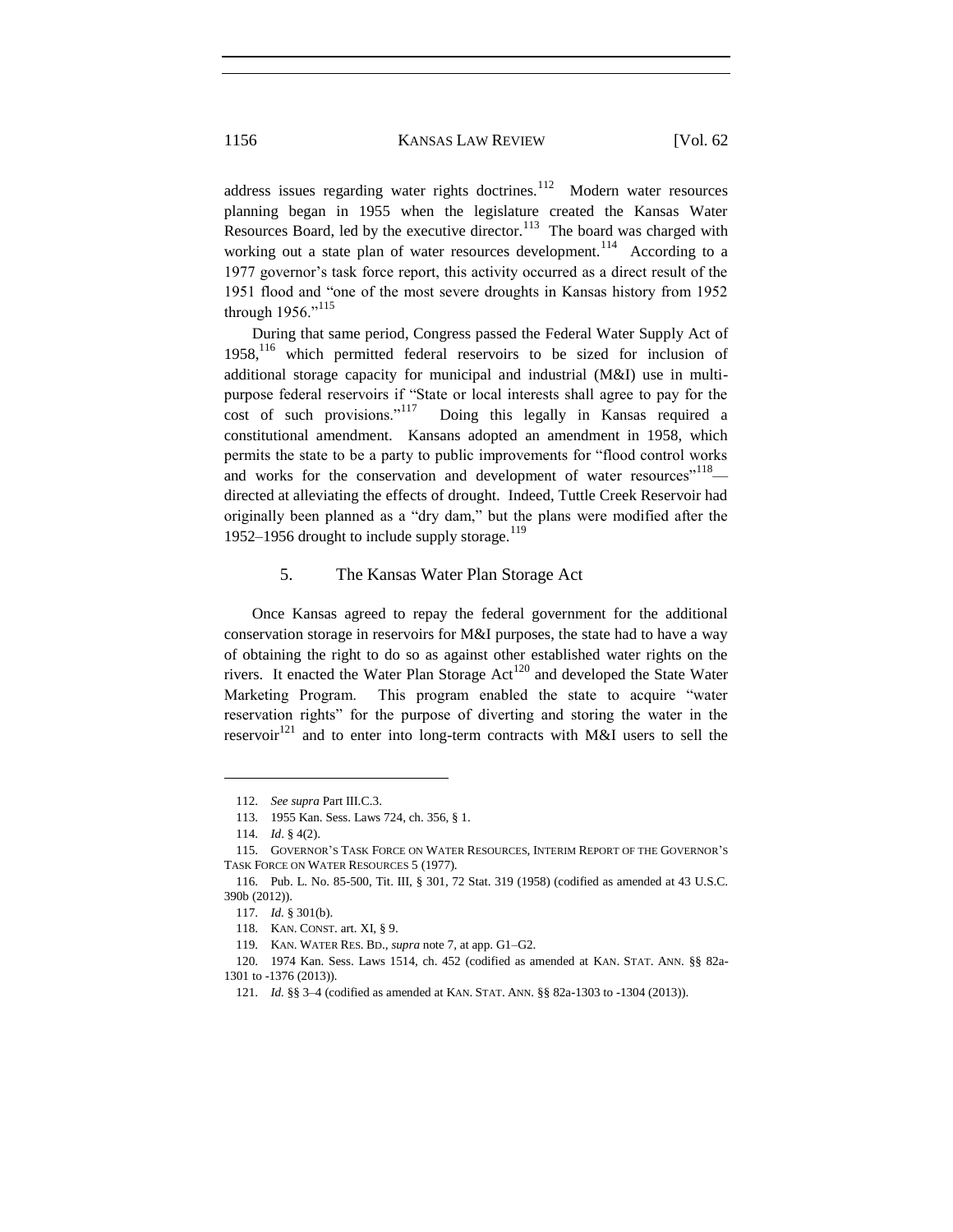water from storage.<sup>122</sup> Receipts from the contracts enabled the state to repay the federal government in part.<sup>123</sup> The word *drought* appears expressly in this legislation: the size of the state's water reservation right for any given reservoir is based on the yield sufficient for "a drought having a two percent (2%) chance of occurrence in any one year" (i.e., a drought so severe that it occurs statistically only once in 50 years).<sup>124</sup> However, the Act did not define the term *drought*.

# 6. The Water Assurance District  $Act^{125}$

The 1986 Water Assurance District (WAD) Act<sup>126</sup> emanated in part from a policy recommendation of the 1984 Kansas Water Plan: "The state should attempt to enhance streamflows, using reservoir water, through moderate droughts...."<sup>127</sup> The idea was to gain more control over the operation of federal reservoirs than was then possible, all "[t]o fully realize the benefits from reservoir storage....<sup>128</sup> As explained in another part of the 1984 Kansas Water Plan, the 1983 drought had created an acute situation on the Verdigris River.<sup>129</sup> That, coupled with a lack of interest in the State Water Marketing Plan, had indicated problems "in the distribution of reservoir water supply benefits during drought periods."<sup>130</sup> The Kansas legislature enacted the WAD Act in 1986, enabling M&I users downstream from federal reservoirs to join together in a WAD, issue bonds, and aid the state in repaying the federal government for adding conservation storage in these reservoirs.<sup>131</sup> In return, these WAD members were promised reservoir releases sufficient to meet certain prescribed target flows on the river.<sup>132</sup>

<sup>122.</sup> *Id.* §§ 5–8 (codified as amended at KAN. STAT. ANN. §§ 82a-1305 to -1308a (2013)).

<sup>123.</sup> *See id.* § 15 (codified as amended at KAN. STAT. ANN. § 82a-1315b(b) (2013)).

<sup>124.</sup> *Id.* § 3 (codified as amended at KAN. STAT. ANN. § 82a-1303(a) (2013)).

<sup>125.</sup> *See generally* John C. Peck, *Kansas Water Assurance Districts*, 40 U. KAN. L. REV. 903, 915–20 (1992) (describing the history of the Water Assurance District Act and explaining its provisions).

<sup>126.</sup> 1986 Kan. Sess. Laws 2023, ch. 391 (codified as amended at KAN. STAT. ANN. §§ 82a-1330 to -1347 (2013)).

<sup>127.</sup> KAN. WATER OFF., KANSAS WATER PLAN: MINIMUM DESIRABLE STREAMFLOWS 5 (1984). 128. *Id.* at 4.

<sup>129.</sup> KAN. WATER OFF., KANSAS WATER PLAN MANAGEMENT SECTION: ASSURANCE PROGRAM 3 (1984).

<sup>130.</sup> *Id.*

<sup>131.</sup> 1986 Kan. Sess. Laws 2023, ch. 391 (codified as amended at KAN. STAT. ANN. §§ 82a-1330 to -1347 (2013))*.*

<sup>132.</sup> *Id.* § 16(b) (codified as amended at KAN. STAT. ANN. § 82a-1345(b) (2013)); Peck, *supra* note 125, at 924, 930–31, 933–36.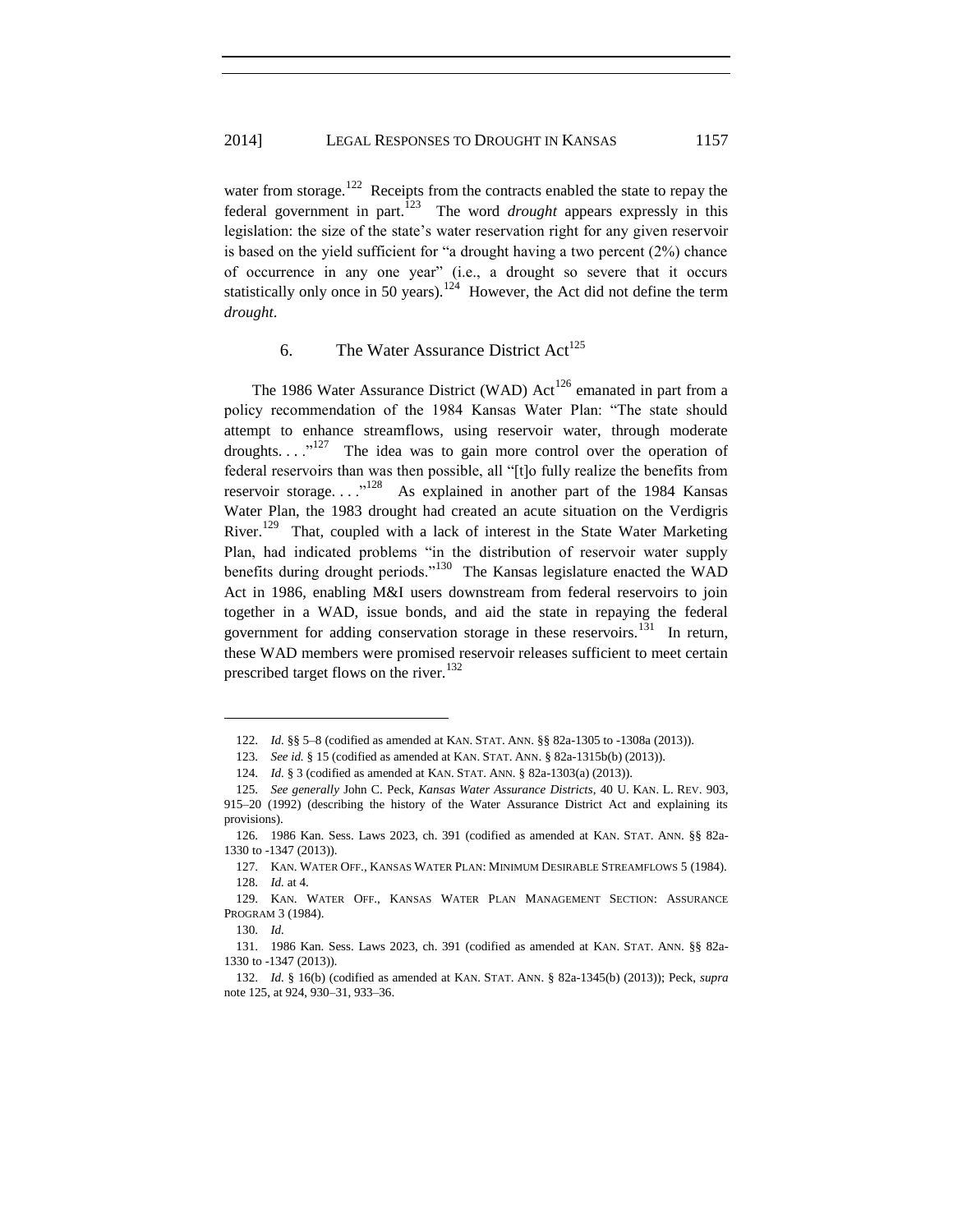# 7. Amendments to the 1945 Kansas Water Appropriation Act

Several amendments to the 1945 Water Appropriation Act have helped address drought issues: conservation plans, minimum desirable streamflow, and multi-year flex accounts.

# a. Conservation Plans

In 1986, the legislature amended the Appropriation Act to give the chief engineer power to require permit applicants to "adopt and implement conservation plans and practices."<sup>133</sup> The Division of Water Resources (DWR) followed in 1989 with an administrative policy stating that DWR would condition approval of both appropriation permit applications and change applications with a requirement to adopt conservation plans.<sup>134</sup> In 1991, the legislature amended the Appropriation Act with a section permitting the chief engineer to require permit applicants—as well as holders of established water rights—to adopt and implement conservation plans and practices, to be consistent with guidelines prepared by the Kansas Water Office pursuant to K.S.A. 74-2608(c).<sup>135</sup> For times of low flow, the guidelines for municipal users, for example, suggest reducing or banning nonessential uses, imposing rationing, and, with the aid and authority of DWR, imposing pumping restrictions by private well owners inside the city.<sup>136</sup>

#### b. Minimum Desirable Streamflows (MDS)

MDS legislation in 1984 and 1985 came about through Kansas Water Office (KWO) State Water Plan recommendations.<sup>137</sup> MDS on specific streams could be achieved in part by water assurance district releases and in part by having the state set aside and withhold from appropriation certain flows at specific points on rivers and streams.<sup>138</sup> The 1985 legislation also set out a table

<sup>133.</sup> 1986 Kan. Sess. Laws 2031, ch. 392, § 3(d).

<sup>134.</sup> DIV. OF WATER RES., Admin. Pol. No. 89-1 (Jan. 1989).

<sup>135.</sup> 1991 Kan. Sess. Laws 1605, ch. 292, § 5 (codified as amended at KAN. STAT. ANN. § 82a-733 (2013)).

<sup>136.</sup> KAN. WATER OFF., 2007 KANSAS MUNICIPAL WATER CONSERVATION PLAN GUIDELINES 9–13 (2007), *available at* http://www.kwo.org/projects\_programs/WaterConservationEducation/ rpt\_2007%20WCP\_Guidelines\_081507\_ms%20.pdf.

<sup>137.</sup> *See* KAN. WATER OFF., *supra* note 127 (describing "procedures of establishing, monitoring and administering minimum desirable streamflows").

<sup>138.</sup> 1985 Kan. Sess. Laws 1446, ch. 338, § 1 (codified as amended at KAN. STAT. ANN. § 82a-703a (2013)).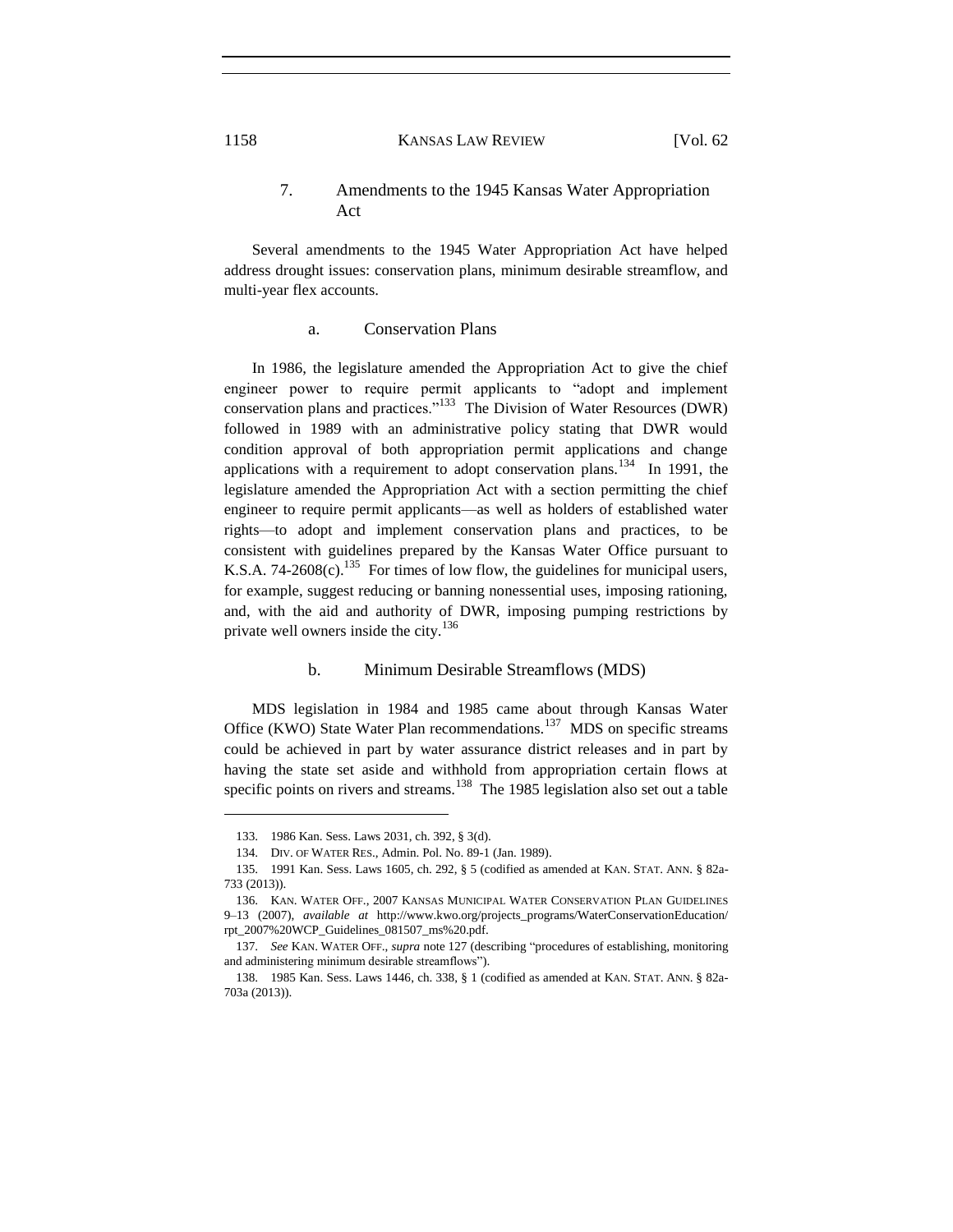showing these MDS values for specific streams and times of the year.<sup>139</sup>

#### c. Multi-year Flex Accounts

Created in 2001 as K.S.A. 82a-736, with several amendments to that section since then, this concept provides flexibility to water right holders, especially irrigators, by allowing them to exceed their permitted annual pumping quantities in dry years, but with a five-year limit based on the water right's five-year total permitted quantity.<sup>140</sup> In the drought of 2011 and 2012, DWR adopted special rules that permitted a variation on the five-year multi-year flex accounts: DWR issued two-year drought emergency permits to give an irrigator the chance to borrow for year 2011 from the irrigator's 2012 quantity.<sup>141</sup>

# 8. Miscellaneous Statutes Dealing Specifically with Drought

Several other statutes expressly mention drought. These involve several levels of government and the insurance industry.

# a. Kansas Water Office

K.S.A. 82a-928 requires the KWO to adopt water plan policies to achieve long-range goals, including "the design of municipal water systems to provide an adequate water supply to meet the needs of a drought having a 2% chance of occurrence."<sup>142</sup> A follow-up section permits the KWO to acquire water reservation rights to store water in federal reservoirs in quantities sufficient to insure a yield of water from the reservoir based on the same two percent chance of occurrence of a drought.<sup>143</sup> K.S.A. 74-2608(c) requires the KWO to develop and maintain guidelines for water conservation plans and practices and to establish guidelines as to when drought conditions exist. K.S.A. 82a-1414(b) permits the director of the KWO to grant weather modification permits on an emergency basis during droughts without prior publication of required notices.

<sup>139.</sup> *Id.* § 2. (codified as amended at KAN. STAT. ANN. § 82a-703c (2013)).

<sup>140.</sup> 2001 Kan. Sess. Laws 1409, ch. 160, § 16 (codified as amended at KAN. STAT. ANN. § 82a-736 (2013)).

<sup>141.</sup> John C. Peck, *Water Law*, 23 KANSAS ANNUAL SURVEY 361, 367–68 (2012).

<sup>142.</sup> KAN. STAT. ANN. § 82a-928(q) (2013). When enacted in 1965, this duty was vested in Kansas Water Resources Board. 1965 Kan. Sess. Laws 1252, ch. 558.

<sup>143.</sup> *See supra* text accompanying notes 120–24.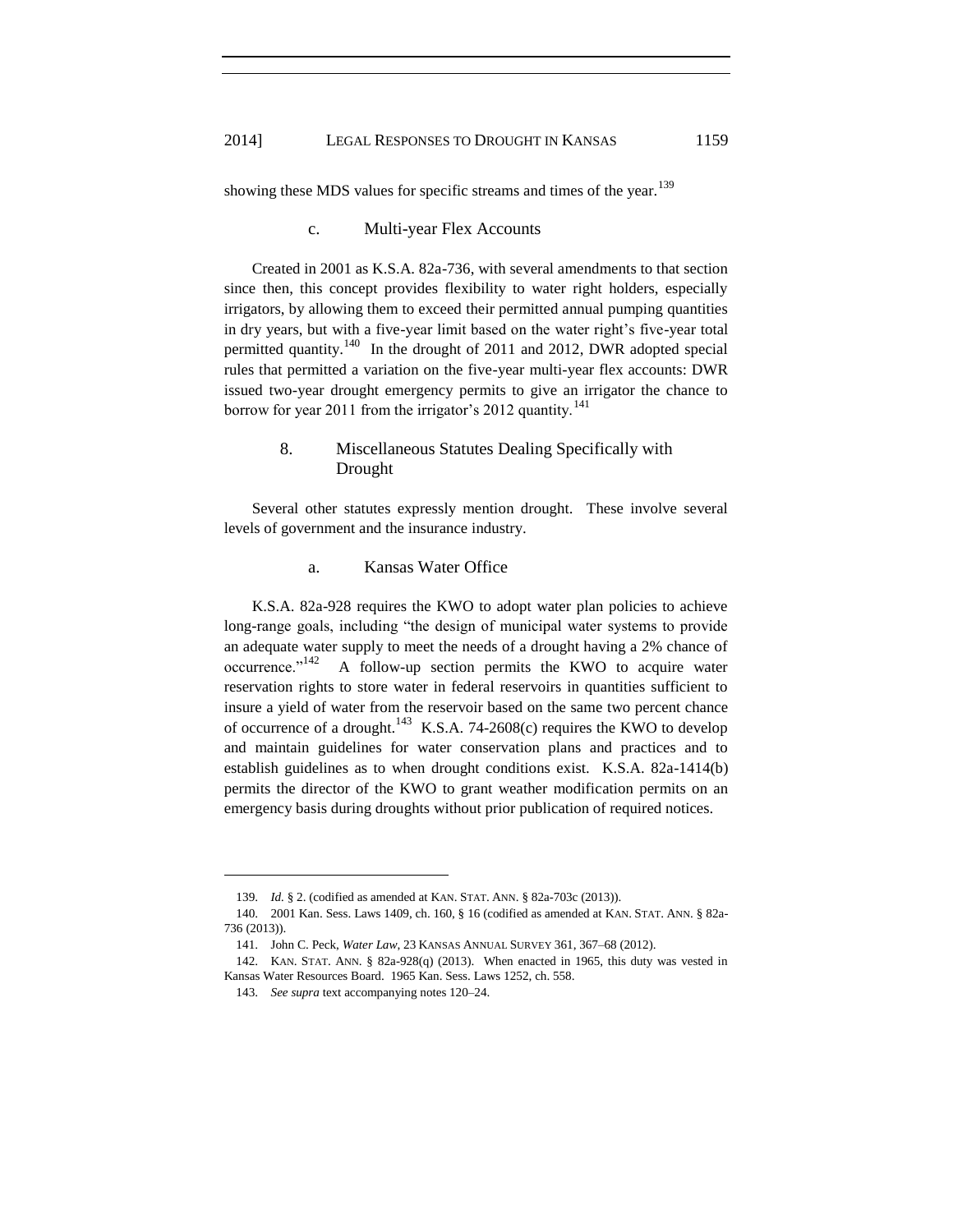# b. Counties and Municipalities

With the permission of the county commission, a county may provide access to water in reservoirs during times of drought<sup>144</sup> and may spend money for pump and well equipment to be used during drought emergencies.<sup>145</sup> Counties were active during the 1930s drought in "sponsoring the construction of dams and wells on private farms with the use of federal emergency work relief funds, and lending county equipment for such projects."<sup>146</sup> In the drought of the 1950's, counties purchased pumping and other equipment to construct and maintain drought relief wells and emergency water supply projects.<sup>147</sup> K.S.A.  $12-16,117$  states that municipalities<sup>148</sup> providing assistance to other municipalities and public safety agencies in times of disaster, including drought, are subject to all laws "including those providing immunity from liability, as if such municipality  $\ldots$  was acting within such municipality."<sup>149</sup> While municipalities<sup>150</sup> are generally subject to the cash-basis law,<sup>151</sup> an exception is made for "municipally owned and operated utilities" for meeting expenditures in excess of current revenues "caused by, or resulting from the meeting of, extraordinary emergencies including drought emergencies."<sup>152</sup>

# c. The Governor

The governor is responsible for "meeting the dangers to the state and people presented by disasters"; $\frac{153}{153}$  is authorized to declare a proclamation that a state of drought exists in specific areas or communities or statewide;<sup>154</sup> and is required to "effect immediate implementation of drought contingency plans contained in state approved conservation plans."<sup>155</sup> A KWO website lists press releases that

<sup>144.</sup> KAN. STAT. ANN. § 82a-408 (2013).

<sup>145.</sup> *Id.* §§ 19-3001 to -3004.

<sup>146.</sup> MARCENE GRIMES, U. KAN. GOVERNMENTAL RES. CTR., GOVERNMENT & NATURAL RESOURCES IN KANSAS: WATER 47 (1957).

<sup>147.</sup> *See id.* (discussing several counties' use of a 1941 drought relief law to "provide farmers with water from . . . wells during the current [1950s] drought").

<sup>148.</sup> Here *municipalities* refers to cities, counties, and townships. KAN. STAT. ANN. § 12- 16,117(a)(1) (2013).

<sup>149.</sup> *Id.* at (c).

<sup>150.</sup> Here *municipalities* refers to "any county, township, city, municipal university, school district, community college, drainage district and any other taxing district or political subdivision of the state which is supported with tax funds." KAN. STAT. ANN. § 10-1101(a) (2013).

<sup>151.</sup> *Id.* § -1102.

<sup>152.</sup> *Id.* § -1116a(a).

<sup>153.</sup> *Id.* § 48-924(a).

<sup>154.</sup> *Id.* at (e).

<sup>155.</sup> *Id.*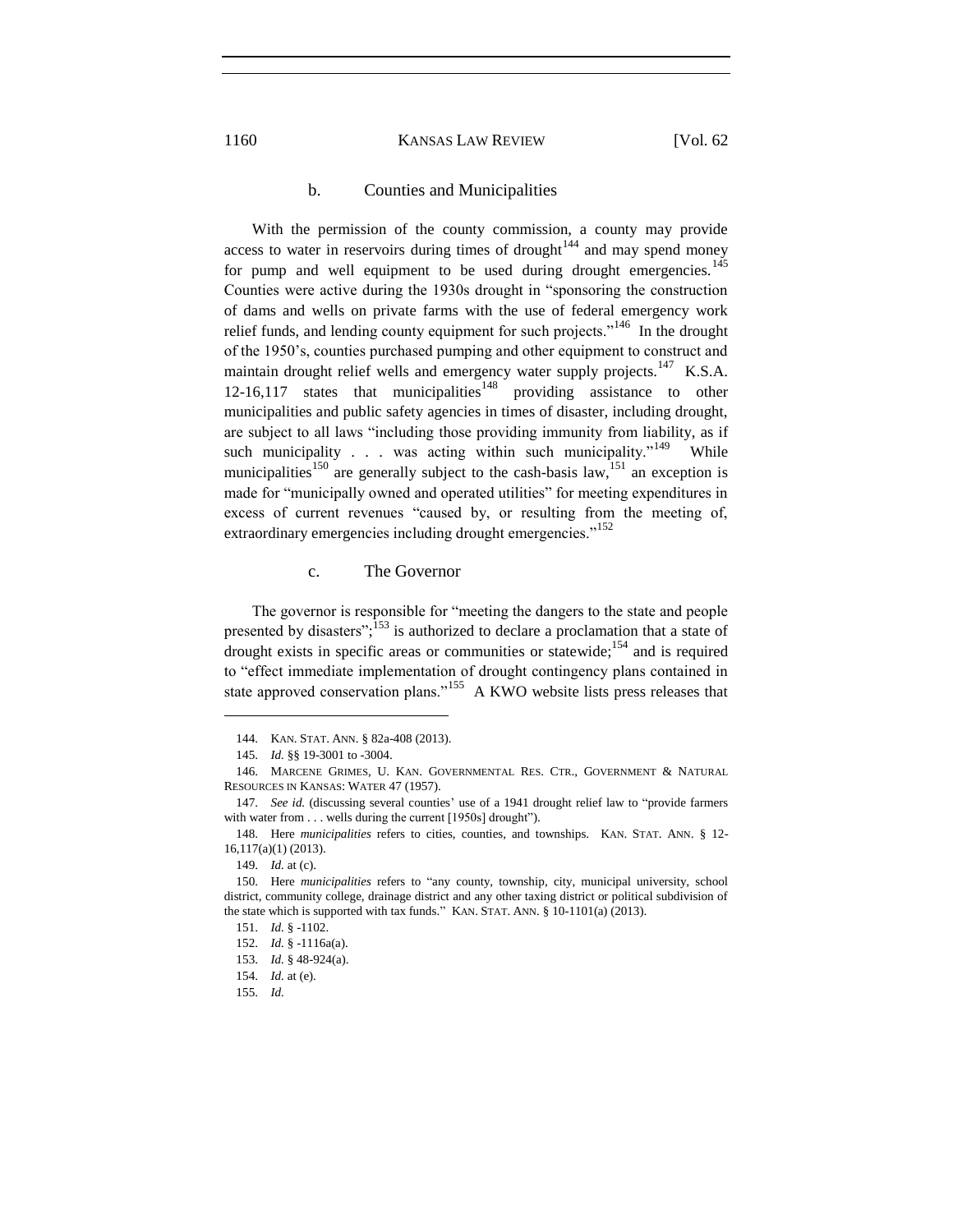describe various actions taken by the governor and others during the drought in  $2012$ <sup>156</sup> A partial list includes a drought emergency declaration that triggered access to additional water storage, disaster declarations for thirty-seven counties, federal disaster declarations for eighty-seven drought-stricken counties, and an updating of Kansas drought areas.<sup>157</sup>

# d. Boards of Education

The state board may waive rules on duration of school years in case of disasters, including droughts.<sup>158</sup> Local boards may participate in disaster relief programs, including drought programs.<sup>159</sup> K.S.A. 72-6458 creates rules for eight specified school districts in which disaster emergencies (including drought) have been declared.<sup>160</sup>

# e. Soil Conservation Districts

Background reasons for establishing soil conservation districts are shown in K.S.A. 2-1902. This somewhat ambiguous section lists some consequences of soil erosion, including "a diminishing of the underground water reserve, which causes water shortages, intensified periods of drought, and causes crop failures."<sup>161</sup>

# f. Insurance

Legislation enacted in  $1927^{162}$  and  $1931^{163}$  allows stock fire insurance companies and mutual fire and tornado insurance companies, respectively, to insure property against loss by drought.

<sup>156.</sup> *Kansas Drought: Press Releases*, KAN. WATER OFF., http://www.kwo.org/reports\_ publications/drougt.htm (last visited Mar. 13, 2014). *See also infra* text accompanying note 185.

<sup>157.</sup> *Kansas Drought: Press Releases*, *supra* note 156.

<sup>158.</sup> KAN. STAT. ANN. § 72-1106e (2013).

<sup>159.</sup> *Id.* § -8234.

<sup>160.</sup> These rules deal with computing general fund budgets based on adjusted enrollments.

<sup>161.</sup> KAN. STAT. ANN. § 2-1902(B) (2013).

<sup>162.</sup> 1927 Kan. Sess. Laws 294, ch. 231, arts. IX–X (codified as amended at KAN. STAT. ANN. §§ 40-901 to -1029 (2013)).

<sup>163.</sup> 1931 Kan. Sess. Laws 307, ch. 206 (codified as amended at KAN. STAT. ANN. § 40-1027 (2013)).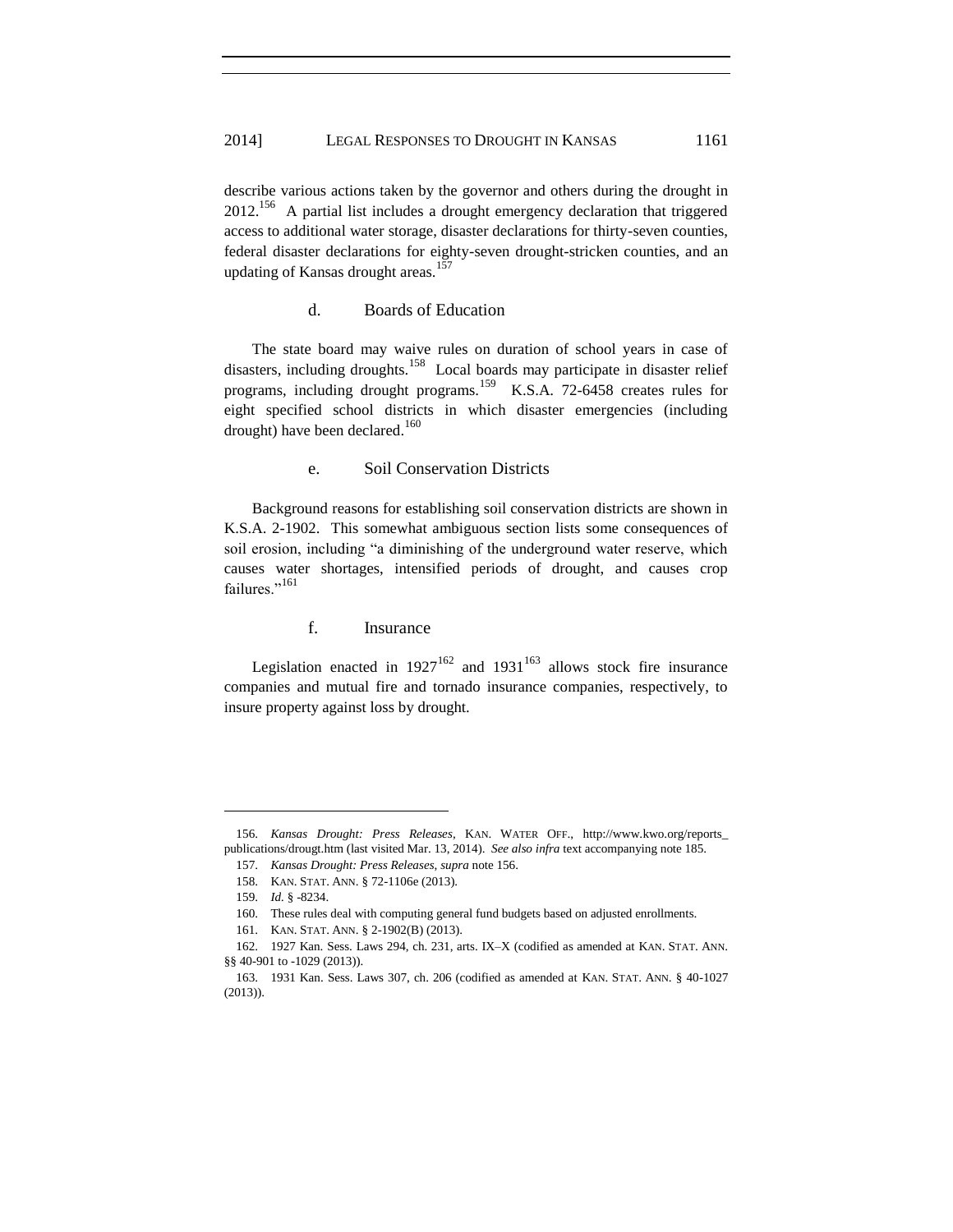# *D. Administrative Agencies*

 $DWR$ ,  $^{164}$  the KWO,  $^{165}$  and groundwater management districts  $^{166}$  have administrative regulations that refer specifically to *drought*, and these agencies deal with drought in various ways.

# 1. The Division of Water Resources

DWR is charged<sup>167</sup> with granting new water rights permits<sup>168</sup> and change orders,  $169$  and has authority to condition permits and change orders.  $170$  It can thus add conditions to an appropriation permit to divert water from a river—for example, to preserve flow in the river during drought or when the flow reaches a prescribed low level. An example is the permit issued by DWR in 1982 to KP&L for the Jeffrey Energy Center for water from the Kansas River.<sup>171</sup> After a hearing and testimony from interested parties including water right holders and others affected, DWR conditioned the permit to disallow any diversion when the flow of the Kansas River is less than 900 c.f.s.<sup>172</sup>

DWR also administers water rights during drought periods.<sup>173</sup> An example

<sup>164.</sup> KAN. ADMIN. REGS. § 5-1-1(yy) (2014) (defining "perennial stream" with regard to "drought"); *id.* § 5-7-1(a)(2) (finding due and sufficient cause for nonuse of a right, established or being perfected, for certain supplies likely subject to depletion during "drought"); *id.* § 5-15-1(d)(4) (naming the effects of "drought" as a consideration for administering MDS).

<sup>165.</sup> *Id.* § 98-1-1(i), (u), (z) (defining "drought having a two percent chance of occurrence in any one year," "reservoir yield" and "water reservation right" using "drought"); *id.* § 98-5-4(h)(5) (considering "drought" in defining the conditions necessary to approve a water plan storage contract); *id.* § 98-5-9 (explaining reservoir yield calculation with reference to "drought").

<sup>166.</sup> *Id.* § 5-22-1(hh) (defining "stream" with regard to "drought"); *id.* § 5-25-1(k) (defining "stream" with regard to "drought").

<sup>167.</sup> KAN. STAT. ANN. § 74-506b (2013).

<sup>168.</sup> *Id.* § 82a-711.

<sup>169.</sup> *Id.* § -708b.

<sup>170.</sup> *Id.* § -711a.

<sup>171.</sup> Application, File No. 34,442, of Kan. Power & Light Co. for Permit to Appropriate Water for Beneficial Use (Div. of Water Res., Kan. Bd. of Agric. Apr. 30, 1982).

<sup>172.</sup> *Id.* at 15, ¶6.

<sup>173.</sup> Legislation also permits DWR to establish intensive groundwater use control areas (IGUCAs) when groundwater levels are declining excessively.KAN. STAT. ANN. § 82a-1038 (2013).To date, DWR has established nine IGUCAs. *Intensive Groundwater Use Control Areas*, KAN. DEP'T OF AGRIC., http://agriculture.ks.gov/divisions-programs/dwr/managing-kansas-waterresources/intensive-groundwater-use-control-areas (last visited Mar. 13, 2014). Because the focus of the IGUCA is groundwater decline, the hearings typically do not contain information about drought. *Id.* However, three of the nine IGUCAs were formed during or following drought periods. The order establishing the IGUCA in McPherson County in 1980 made no mention of the drought or climatic conditions, concluding only that groundwater levels were declining. *See* Proposed Designation of an Intensive Groundwater Use Control Area in McPherson Cnty., Kan., 13 (Div. of Water Res., Kan. Bd. of Agric. Mar. 28, 1980). Similarly the order establishing an IGUCA in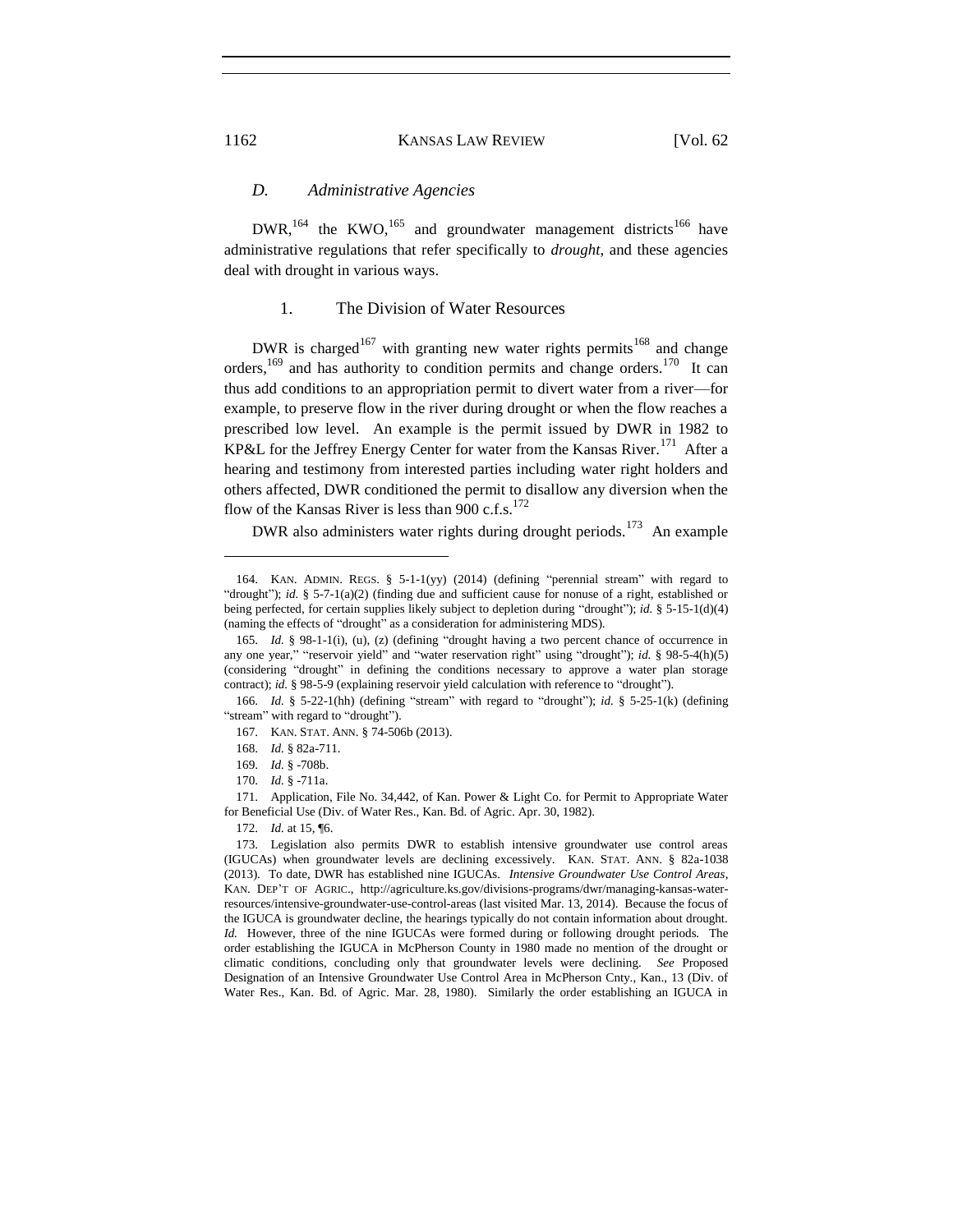from 2009 was the administration of junior water rights in favor of a senior right in Stevens County.<sup>174</sup> The chief engineer's order required the impairing junior users to prepare conservation plans and limited their pumping to 80% of their authorized annual use until further notice.<sup>175</sup> Recently, DWR has also administered MDS on several streams—the Smoky Hill River and tributaries, the Little Arkansas River and tributaries, the Walnut River and tributaries, the Chikaskia River, the Medicine Lodge River, portions of the Ninnescah River, portions of the Neosho River and its tributaries including the Cottonwood River.<sup>176</sup>

During the 2011 drought, DWR offered two alternatives to allow additional pumping—multi-year flex account permits and drought emergency permits.<sup>177</sup> While flex-accounts were already part of water appropriation law, the emergency term permits "allowed holders of existing water rights the flexibility to 'borrow a portion of next year's authorized quantity in order to complete the 2011 growing season."<sup>178</sup>

DWR has mandated cities, other public water suppliers, industries, and irrigators to adopt conservation plans.<sup>179</sup> During the recent, serious drought in the Wichita area in 2012 and 2013, Wichita considered amending its plan with measures such as publication of water conservation tips, bans on outdoor water usage, imposition of flow restrictors, and imposition of large fines.<sup>180</sup> The city,

175. *Id.*

- 177. *Id.* at 367.
- 178. *Id.*

Wallace, Logan, Gove and Trego Counties concluded that the declining streamflows were primarily due to the effects of increased conservation practices and effects of groundwater water and surface water pumping in the alluvial valley. *See* Designation of an Intensive Groundwater Use Control Area in Wallace, Logan, Gove and Trego Cntys., Kan., 13–14 (Div. of Water Res., Kan. Bd. of Agric. July 20, 1988). In the late 1980s the chief engineer initiated another IGUCA proceeding, this one in the Walnut Creek area of west-central Kansas. *See* Designation of an Intensive Groundwater Use Control Area in Barton, Rush and Ness Cntys., Kan. (Div. of Water Res., Kan. Bd. of Agric. Mar. 13, 1990). The state held early surface water rights for water from Walnut Creek and the Arkansas River, but was not able to obtain sufficient water under these rights to provide water to the Cheyenne Bottoms Wetland. *Id.* at 1–3, ¶¶ 1–4. Although this proceeding was initiated and concluded during the 1988–1992 drought period, the chief engineer concluded that most of the declines in streamflow were not a result of general climatic changes because the precipitation had not changed significantly. *Id.* at 20, ¶ 2. More responsible than the climate for streamflow declines were conservation measures like ponds and tillage practices, watershed structures, and alluvial groundwater pumping in the Walnut Creek Basin. *Id.* at 96, ¶ 4. *See* In the Matter of the Designation of an Intensive Groundwater Use Control area in Barton, Rush, and Ness County, Kansas, Jan. 29, 1992 (testimony of James Bagley in formal phase, and Conclusions 1, 3, & 4).

<sup>174.</sup> John C. Peck, *Water Law*, 21 KANSAS ANNUAL SURVEY 355, 360–61 (2010).

<sup>176.</sup> Peck, *supra* note 141 and accompanying text.

<sup>179.</sup> *See supra* notes 135–36 and accompanying text.

<sup>180.</sup> Bill Wilson, *City of Wichita Proposes Water-use Plan in Case of Future Drought*, WICHITA EAGLE, Aug. 27, 2013, http://www.kansas.com/2013/08/27/2967825/city-of-wichita-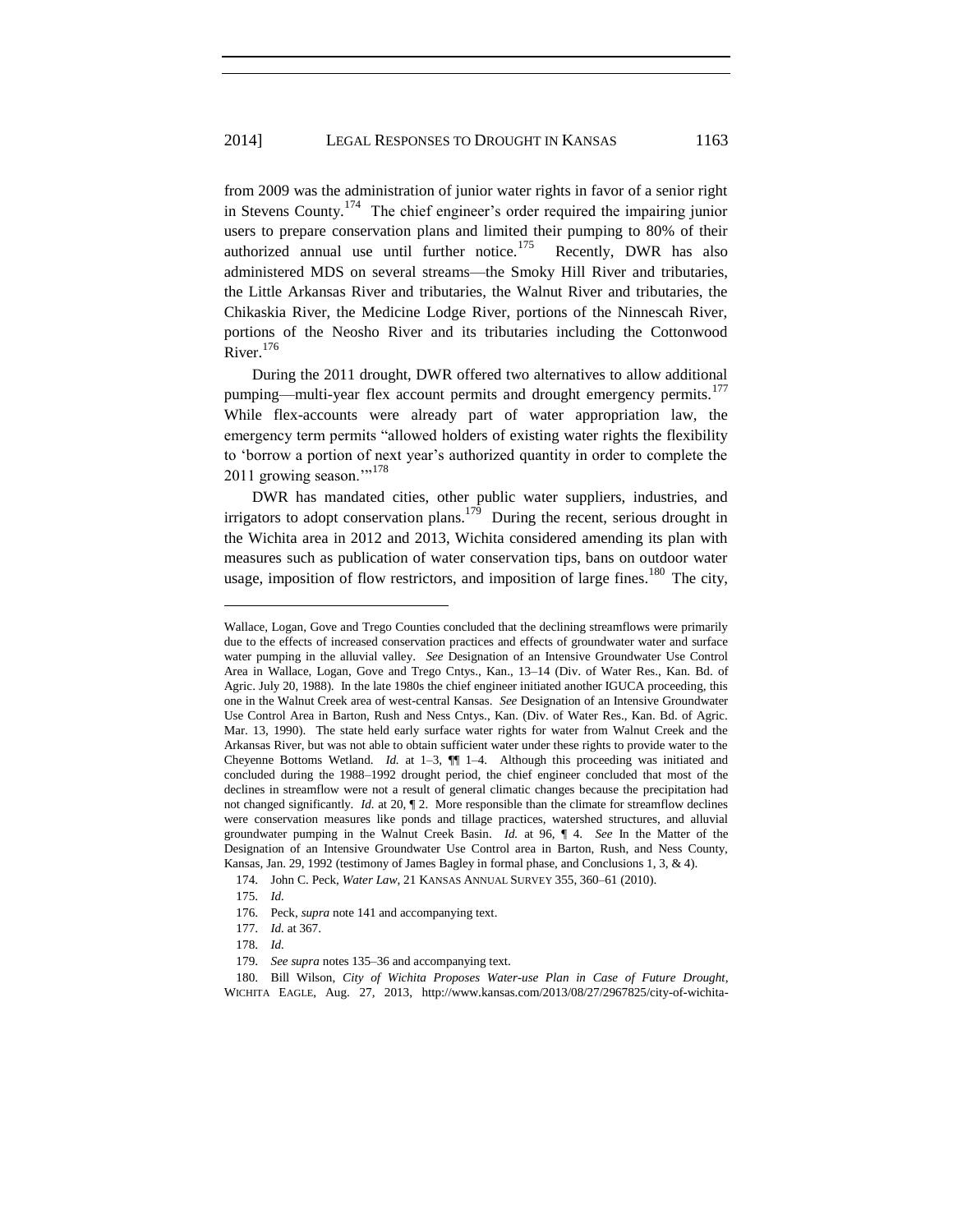however, faced opposition.<sup>181</sup> The drought ended with large rainfall totals that helped fill Cheney Reservoir, but the city passed an ordinance that adopted the "Drought Response: Stages & Action Steps," which established four stages of drought seriousness, adopted many of the proposed amendments, but not a proposal to impose up to \$1,000 fines for repeat violators.<sup>182</sup> Johnson County Water District No. 1 deals with various drought effects with a proactive and aggressive plan to repair water line breaks and through online instructions for its customers on using water wisely.<sup>183</sup> Rural Water District No. 7 of Johnson County, Kansas, issues news releases that encourage conservation during droughts.<sup>184</sup>

# 2. The Kansas Water Office

As required by K.S.A. 74-2608(c), the KWO has promulgated Guidelines for Conservation Plans and Practices. These guidelines are available online.<sup>185</sup> and as stated above in Part III.D.1, DWR has mandated many water right holders to adopt conservation plans.<sup>186</sup>

For several years in the late 1980s, the KWO conducted "drought exercises" for four rivers: the Kansas, Marais des Cygnes, Neosho, and Verdigris Rivers.<sup>187</sup> These exercises were "an attempt to evaluate reliability of existing water supply

proposes-water.html.

<sup>181.</sup> Bill Wilson, *Wichita Reviews Water Conservation Plan in Wake of Drought's End*, WICHITA EAGLE, Nov. 28, 2013, http://www.kansas.com/2013/11/29/3147476/wichita-reassesseswater-conservation.html ("In February, city officials announced that Cheney Reservoir would run dry in 2015 if the drought continued. They launched conservation efforts, primarily structured around education and rebates to water users with energy efficient appliances. A proposal for huge fines—up to \$1,000 for chronic big water users—sparked a community outcry and a split between the council and administration. Instead, smaller financial penalties were built in to the city's drought plan.").

<sup>182.</sup> CITY OF WICHITA, DROUGHT RESPONSE: STAGES & ACTION STEPS (2013), http://wichitaks.granicus.com/MetaViewer.php?view\_id=2&clip\_id=2317&meta\_id=125052.

<sup>183.</sup> *Use Water Wisely*, WATER ONE, http://www.waterone.org/community/use-water-wisely (last visited Mar. 13, 2014).

<sup>184.</sup> *News*, W7, http://www.water7.com/newsupdates/ (last visited Mar. 13, 2014).

<sup>185.</sup> *See generally Reports and Publications*, KAN. WATER OFF., http://www.kwo.org/reports\_ publications/Reports\_Publications.htm (last visited Mar. 13, 2014).

<sup>186.</sup> *See, e.g.*, KAN. WATER OFF., 1986 KANSAS INDUSTRIAL WATER CONSERVATION PLAN GUIDELINES (1986), http://www.kwo.org/reports\_publications/Reports/RPT\_1986\_Kansas\_ Industrical\_Water\_Conservation\_Plan\_Guideline\_091307\_sj.pdf; KAN. WATER OFF., 2007 KANSAS MUNICIPAL WATER CONSERVATION PLAN GUIDELINES (2007), http://www.kwo.org/reports\_ publications/Reports/rpt\_2007%20WCP\_Guidelines\_081507.pdf; KAN. WATER OFF., 2006 KANSAS IRRIGATION WATER CONSERVATION PLAN GUIDELINES (2006), http://www.kwo.org/reports\_ publications/Reports/Rpt\_2006\_KS\_Irrig\_WC\_Guidelines.pdf.

<sup>187.</sup> E-mail from Tom Stiles, Chief, Watershed Planning Sec., Bureau of Water, Kan. Dep't of Health & Env't, to author (Feb. 18, 2014, 10:20 CST).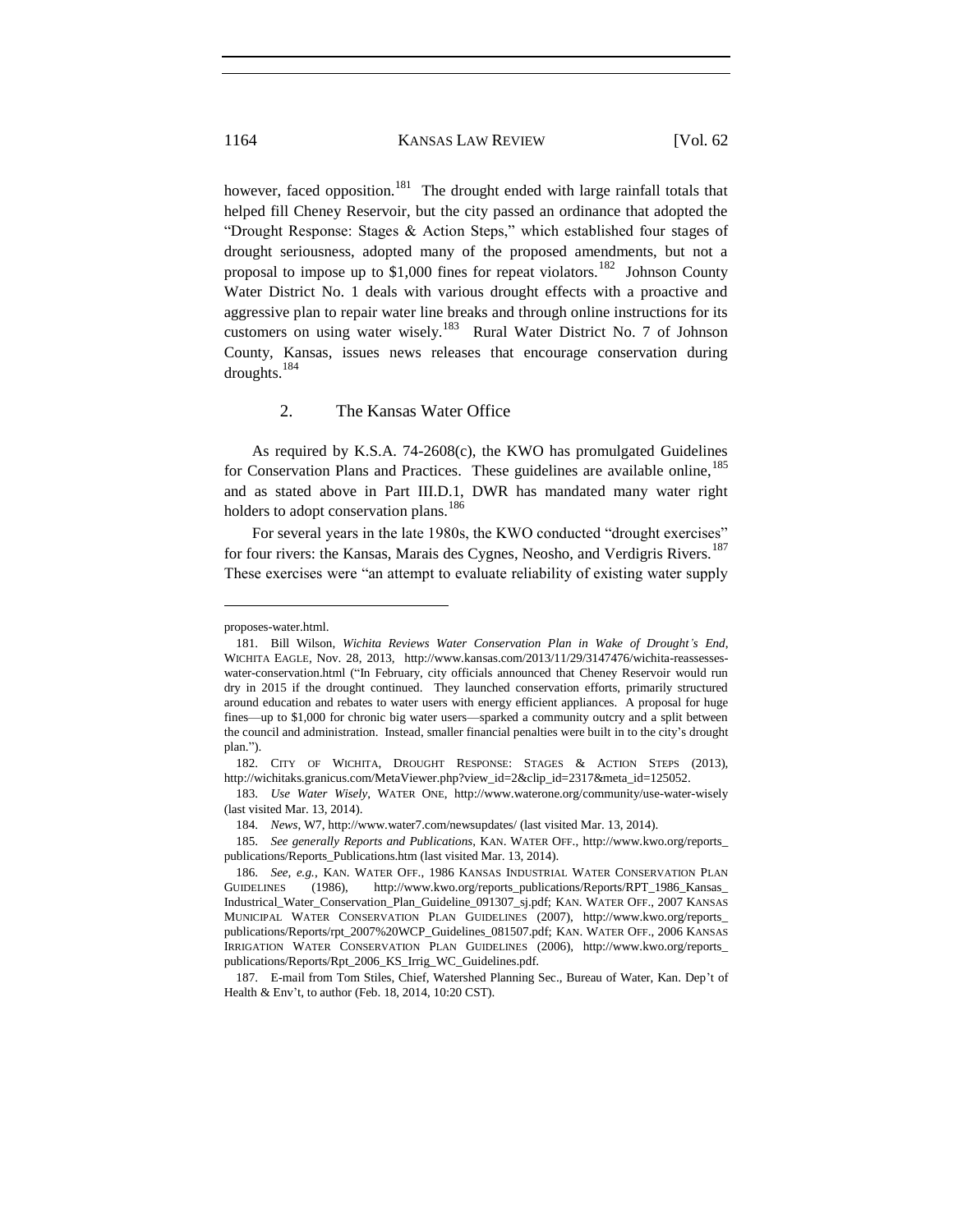mechanism, water rights and water marketing programs . . . in repeat of [the] fifties drought."<sup>188</sup> Participants in the Kansas River exercise, for example, were the KWO, DWR, the Corps of Engineers, and major M&I water right holders along the river.<sup>189</sup> A mass balance model of available water from the river and reservoirs was run against 1950s drought conditions, month to month.<sup>190</sup> Everything was fine until Bowersock Mills & Power Co., Inc., of Lawrence, the holder of a vested right for 1,000,000 acre-feet of water per year for hydropower production on the Kansas River, exercised its vested right to increase flow in the river and to by-pass inflows through Milford, Tuttle Creek, and Perry Reservoirs.<sup>191</sup> That brought the system into "crisis management in short order."<sup>192</sup> These exercises were part of the impetus behind developing water assurance districts<sup>193</sup> on the Kansas, Marais des Cygnes, and Neosho Rivers.<sup>194</sup> More recently, in 2001, the KWO announced development of a drought exercise for water assurance district members using a new OASIS Kansas River Reservoir Model and demonstrated to WAD members how it would work.<sup>195</sup>

The KWO has also developed the program called Drought Planning and Response and a useful website that provides web links, "fact sheets," maps and periodic updates on current drought conditions, and extensive program information on drought monitoring, preparedness, and response.<sup>196</sup> KWO Fact Sheet No. 13a, for example, on drought preparedness, contains information that includes "State and Local Actions" under the following headings: (1) "Drought Vulnerable Public Water Suppliers," (2) "Municipal Water Conservation Plans," (3) "Water Marketing and Water Assurance Programs," (4) the "Multipurpose Small Lakes Program," (5) "Public Wholesale Water Supply Districts," (6) "Minimum Desirable Streamflow," and (7) "Public Water System Capacity Development."<sup>197</sup> Fact Sheet No. 13b on drought response discusses "who's responsible" for what.<sup>198</sup> KWO is responsible for drought monitoring.<sup>199</sup> KWO

 $\overline{\phantom{a}}$ 

<sup>188.</sup> *Id.*

<sup>189.</sup> *Id.*

<sup>190.</sup> *Id.*

<sup>191.</sup> *Id.*

<sup>192.</sup> *Id.*

<sup>193.</sup> *See supra* Part III.C.6.

<sup>194.</sup> *Id.*

<sup>195.</sup> Email from Michael J. Armstrong, Gen. Manager, Water Dist. No. 1 of Johnson Cnty., Kan., to author (Feb. 18, 2014, 12:19 CST).

<sup>196.</sup> *Kansas Drought*, KAN. WATER OFF., http://www.kwo.org/reports\_publications/Drought. htm (last visited Mar. 13, 2014).

<sup>197.</sup> KAN. WATER OFF., DROUGHT PREPAREDNESS: FACT SHEET NO. 13A (2004), http://www. kwo.org/reports\_publications/Drought/No\_13a\_Drought\_Preparedness.pdf.

<sup>198.</sup> KAN. WATER OFF., DROUGHT RESPONSE: FACT SHEET NO. 13B (2004), http://www.kwo. org/reports\_publications/Drought/No\_13b\_Drought\_Response.pdf.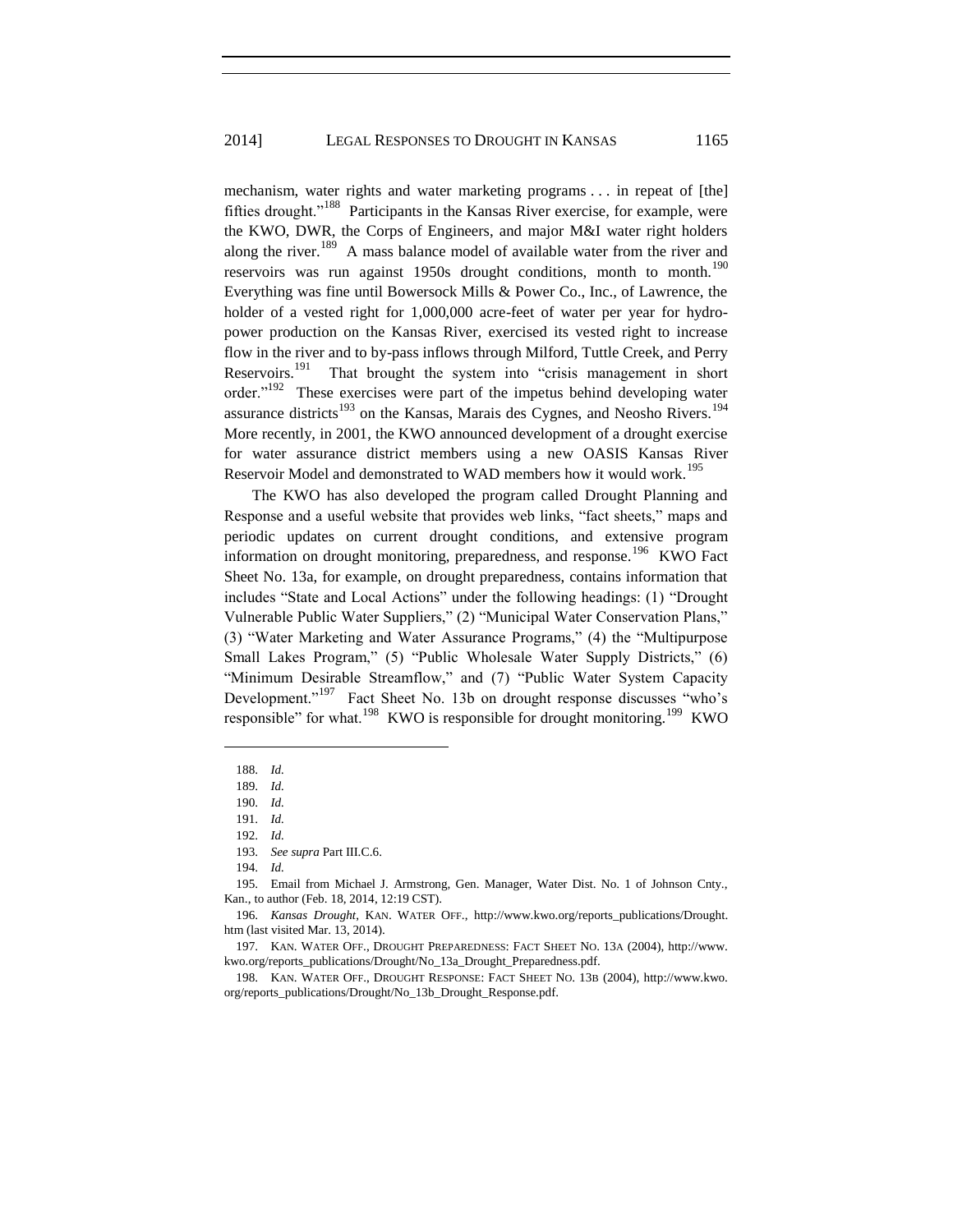uses the U.S. Drought Monitor, which was introduced in 1999 and which utilizes the Palmer index.<sup>200</sup> This fact sheet also describes the Governor's Drought Response Team, which consists of eleven members assembled upon KWO's advice.<sup>201</sup> Executive Order 03-17 approved the Operations Plan for the Governor's Drought Response Team, including a three-step phased response approach: Drought Watch, Drought Warning, and Drought Emergency.<sup>202</sup> The KWO website provides more details about the Governor's Drought Response Team and the Kansas Adjutant General's Department, Kansas Division of Emergency Management, which has authority in situations requiring immediate response—e.g., the need for pumps and pipe.<sup>203</sup>

# IV. CONCLUSION

The purpose of this article has been to provide a brief look at legal responses to Kansas drought. A future article might analyze how the drought responses in Kansas compare to responses in other states, and it could also cover legal responses to floods, which have had equally damaging effects on Kansas. Ascribing legal activities—judicial decisions, legislation, and administrative action—as responses to drought is not a certain process unless the term *drought* is expressly stated in the case, legislation, or background information. Examples include some of the cases described during the droughts of 1909–1919 and 1929–1941, and legislation such as the 1986 Kansas Water Assurance District Act, which came about in part because of a Kansas Water Plan recommendation on drought response. The most direct responses to drought have been the recent administrative activities carried out by DWR, the KWO, and the governor.

Kansas has suffered many serious droughts, and there is no reason to think that these will not continue in the future. Although climate change may produce more rainfall in some places and less in others, there is apparently little consensus on exactly where these geographical areas will be. $204$  Some climate change predictions, however, suggest that more serious droughts are in the

<sup>199.</sup> *Id.*

<sup>200.</sup> *Id. See also supra* note 39.

<sup>201.</sup> KAN. WATER. OFF., *supra* note 198.

<sup>202.</sup> *Id.*

<sup>203.</sup> *Id*.

<sup>204.</sup> *See, e.g.*, Justin Gillis, *Science Linking Drought to Global Warming Remains Matter of Dispute*, N.Y. TIMES, Feb. 16, 2014, http://www.nytimes.com/2014/02/17/science/some-scientistsdisagree-with-presidents-linking-drought-to-warming.html?\_r=0 (suggesting that President Obama's ascribing California's recent drought to human-induced climate change is "pushing at the boundaries about the scientific relationship between climate change and drought," with one scientist concluding that the severity of the drought is due to "natural variability").